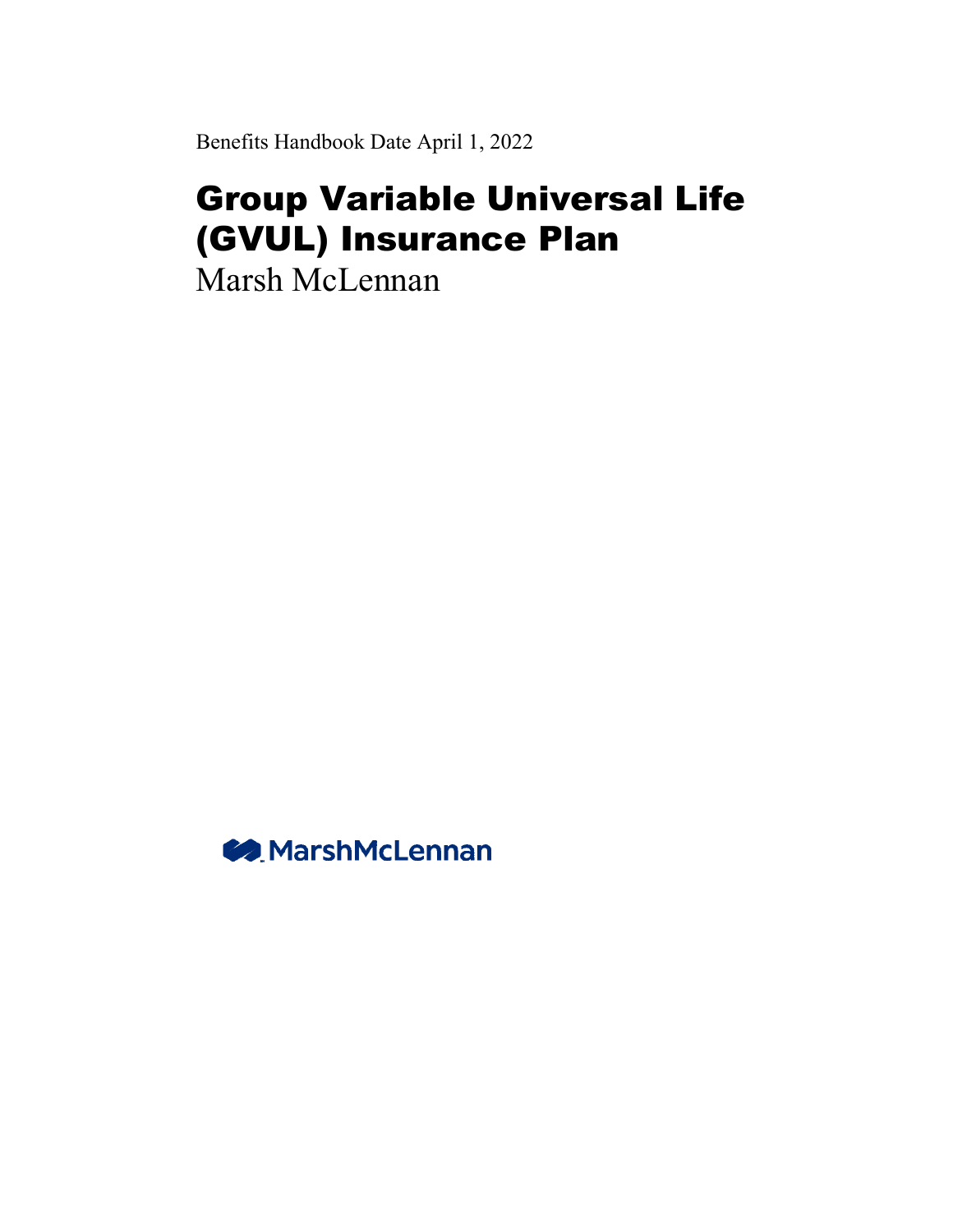# Group Variable Universal Life (GVUL) Insurance Plan

*Group Variable Universal Life (GVUL) insurance, issued by Metropolitan Life Insurance Company (MetLife) is offered to you as an employee of Marsh & McLennan Companies, Inc. GVUL is a flexible life insurance policy that allows you pay different levels of premium over time to best meet your insurance and other financial needs. You can choose to pay the minimum necessary to cover the current charges for life insurance protection, or you can choose to add extra premium above the cost of insurance to take advantage of the investment features of the GVUL policy. Coverage is available for you, or you and your spouse/domestic partner and/or dependent children.* 

#### SPD and Plan Document

This section provides a summary of the Group Variable Universal Life (GVUL) Insurance Plan (the "Plan") as of January 1, 2022.

This section, together with the *Administrative Information* section and the applicable section about participation, forms the Summary Plan Description and plan document of the Plan.

*Any life insurance coverage that you elect under the GVUL Plan will be in addition to the coverage that you automatically receive under the Company-paid group-term Basic Life Insurance Plan.* 

#### A Note about ERISA

The Employee Retirement Income Security Act of 1974 (ERISA) is a federal law that governs many employer-sponsored plans including this one. Your ERISA rights in connection with this Plan are detailed in the *Administrative Information* section.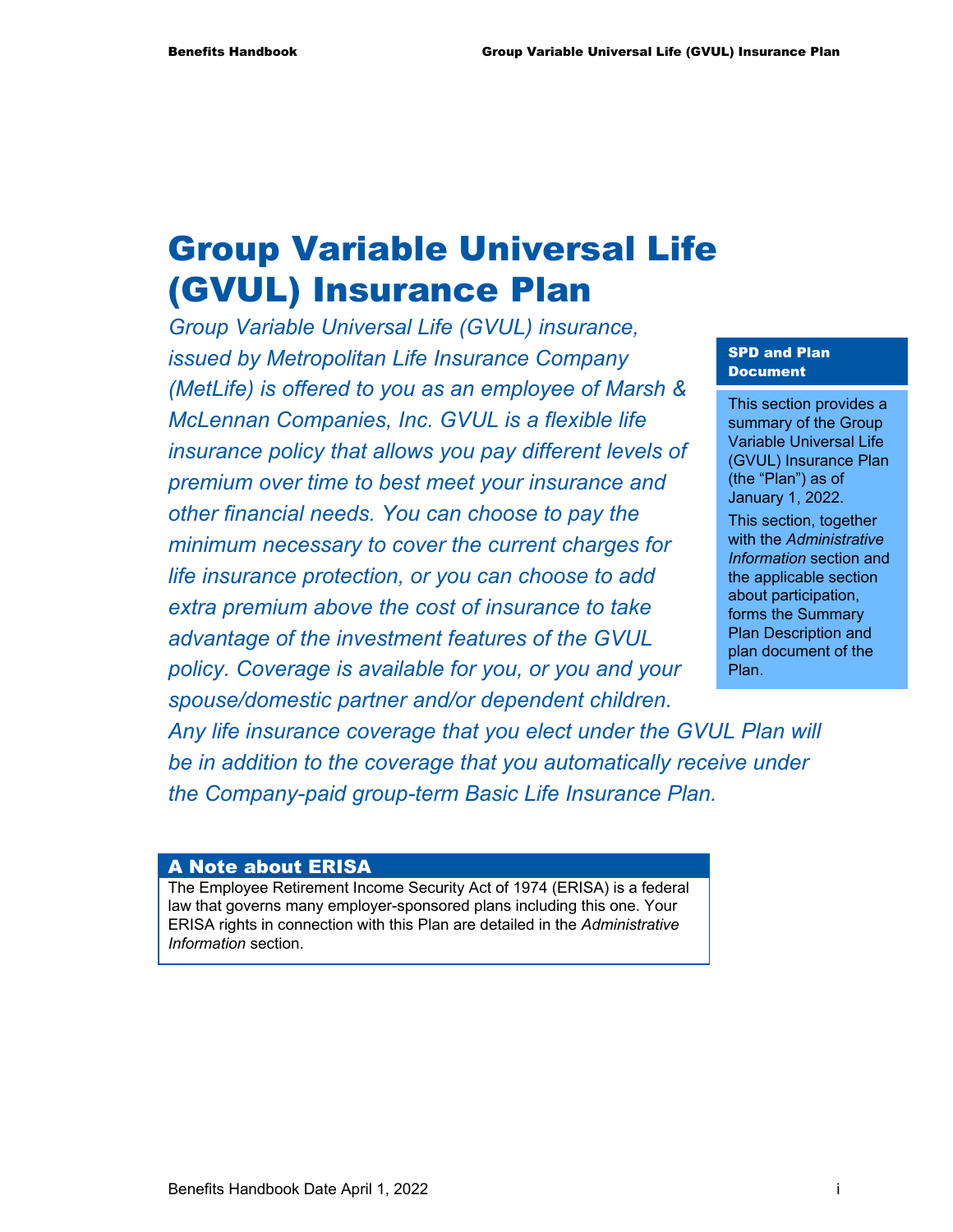# **Contents**

| Spouse/Domestic Partner Coverage - How the Plan Works 16 |  |
|----------------------------------------------------------|--|
|                                                          |  |
|                                                          |  |
|                                                          |  |
|                                                          |  |
|                                                          |  |
|                                                          |  |
|                                                          |  |
|                                                          |  |
|                                                          |  |
|                                                          |  |
|                                                          |  |
|                                                          |  |
|                                                          |  |
|                                                          |  |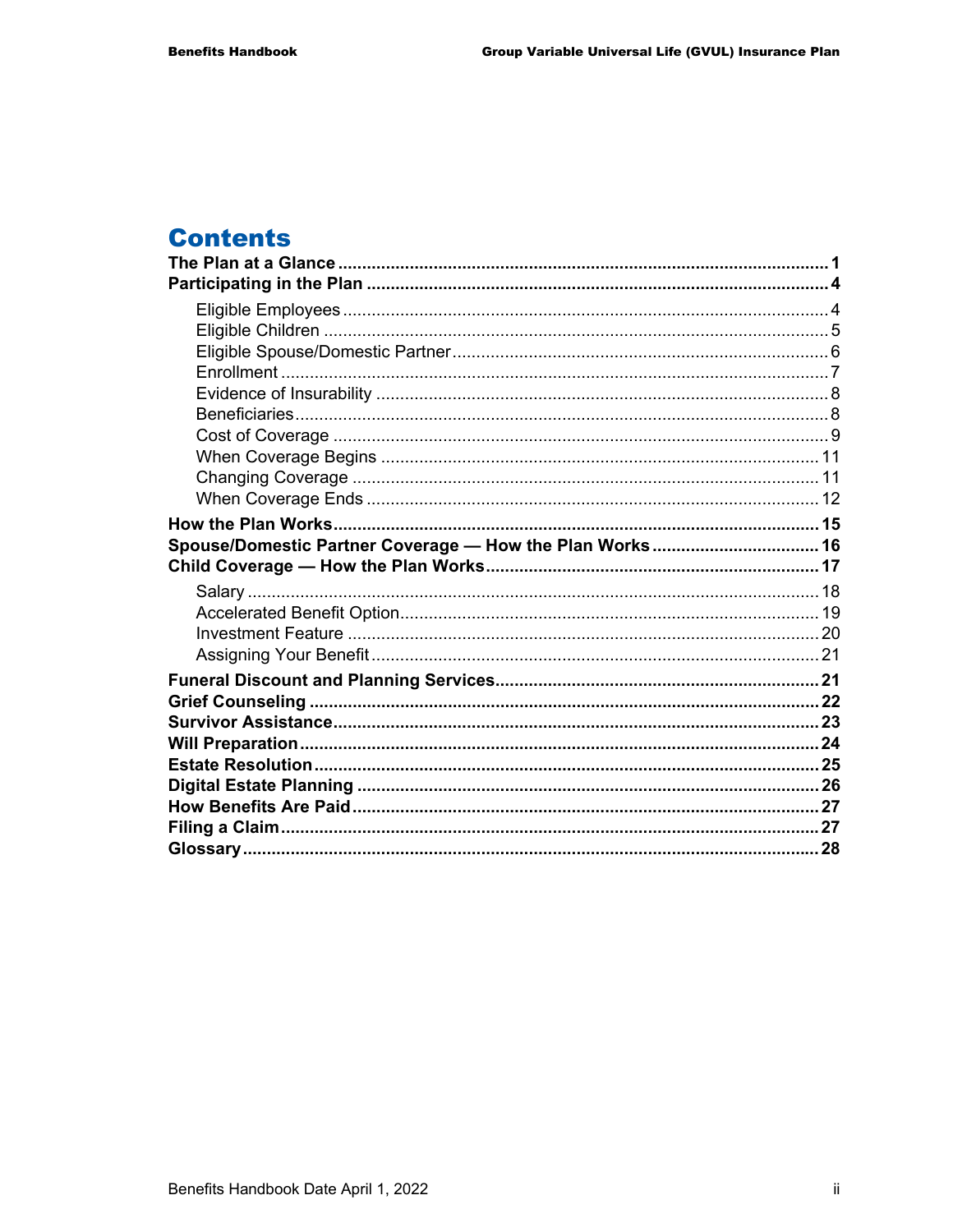| <b>Plan Feature</b>                                         | <b>Highlights</b>                                                                                                                                                                                                                                                                                                        |  |  |
|-------------------------------------------------------------|--------------------------------------------------------------------------------------------------------------------------------------------------------------------------------------------------------------------------------------------------------------------------------------------------------------------------|--|--|
| <b>How the Plan</b><br><b>Works</b>                         | This Plan provides life insurance protection along with an investment<br>a.<br>feature that allows eligible employees to contribute additional premiums<br>into various investment portfolios, including an interest-bearing account<br>with a minimum guaranteed crediting rate. <sup>1</sup>                           |  |  |
|                                                             | You can elect a death benefit for you:<br>u,                                                                                                                                                                                                                                                                             |  |  |
|                                                             | Equal to one to eight times your SALARY rounded to the next \$1,000,<br>if not already an even multiple of \$1,000; minimum \$10,000.<br>This benefit is in addition to any benefit received under the<br>-<br>Company-paid Basic Life Insurance Plan.<br>The Plan will pay up to a maximum death benefit amount of<br>- |  |  |
|                                                             | \$5 million.<br>EVIDENCE OF INSURABILITY is required for amounts over six times                                                                                                                                                                                                                                          |  |  |
|                                                             | your salary (up to \$1,200,000) when you are first eligible.                                                                                                                                                                                                                                                             |  |  |
|                                                             | If you have previously declined coverage, and you wish to later<br>o<br>enroll in the plan, guaranteed issue will not apply and you will<br>need to provide evidence of insurability.                                                                                                                                    |  |  |
|                                                             | You can elect a death benefit for your eligible spouse/domestic partner<br>in \$10,000 increments up to a maximum of \$150,000.                                                                                                                                                                                          |  |  |
|                                                             | Elections of amounts over \$30,000 when you are first eligible<br>require Evidence of Insurability.                                                                                                                                                                                                                      |  |  |
|                                                             | You can elect a death benefit for your eligible dependent child(ren)<br>ш<br>equal to \$5,000, \$10,000 or \$20,000.                                                                                                                                                                                                     |  |  |
|                                                             | Evidence of Insurability is not required.                                                                                                                                                                                                                                                                                |  |  |
|                                                             | The Plan's tax-deferred investment feature, gives you the option to<br>ш<br>contribute additional premiums, above the cost of insurance, to a select<br>group of investment portfolios <sup>2</sup> that could potentially help you meet your<br>long-term financial goals.                                              |  |  |
|                                                             | You can take loans and withdrawals from your accumulated cash value<br>ш<br>on a tax-free basis up to the cost basis (cost of insurance plus<br>investment contributions), provided coverage is not lapsed or<br>terminated. <sup>3,4</sup> Loans and withdrawals will reduce your cash value and<br>death benefit.      |  |  |
|                                                             | There is the potential to defer income tax on amounts that would<br>ш<br>otherwise be immediately taxable to you. 4,5                                                                                                                                                                                                    |  |  |
| <b>Eligibility</b>                                          | You are eligible to participate in this Plan if you meet the eligibility<br>ш<br>requirements listed below.                                                                                                                                                                                                              |  |  |
|                                                             | See "Participating in the Plan" on page 4 for details.<br>ш                                                                                                                                                                                                                                                              |  |  |
| Spouse and<br><b>Domestic Partner</b><br><b>Eligibility</b> | You can cover your spouse or same gender or opposite gender<br>ш<br>domestic partner under this Plan.                                                                                                                                                                                                                    |  |  |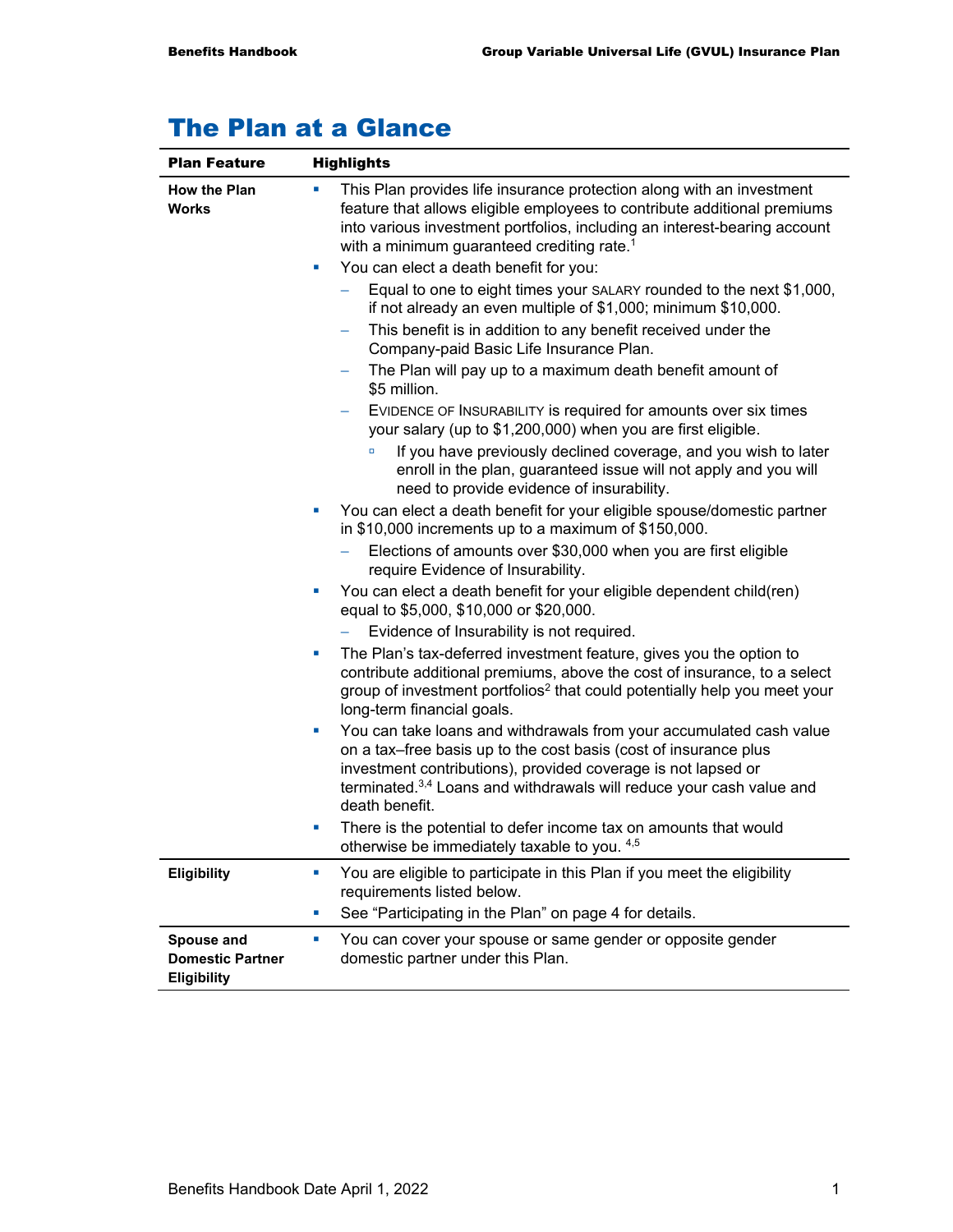| <b>Plan Feature</b>                             | <b>Highlights</b>                                                                                                                                                                                                                                                                       |  |  |
|-------------------------------------------------|-----------------------------------------------------------------------------------------------------------------------------------------------------------------------------------------------------------------------------------------------------------------------------------------|--|--|
| <b>Dependent</b><br><b>Children Eligibility</b> | For your child to be covered, your child must meet the following<br>requirements:                                                                                                                                                                                                       |  |  |
|                                                 | Be dependent on you for maintenance and support, and                                                                                                                                                                                                                                    |  |  |
|                                                 | Be under 26 years of age (through age 25), not employed on a full-<br>time basis, and unmarried.                                                                                                                                                                                        |  |  |
|                                                 | See "Participating in the Plan" on page 4 for details.<br>ш                                                                                                                                                                                                                             |  |  |
| <b>Enrollment</b>                               | You must have a valid US Social Security Number and enroll within 60<br><b>I</b><br>days of your eligibility date or within 31 days of a qualified change in<br>family status.                                                                                                          |  |  |
|                                                 | After the first 60 days of eligibility, you can enroll in the Plan at any time<br>ш<br>after satisfying the Evidence of Insurability requirements.                                                                                                                                      |  |  |
| <b>Will Preparation</b>                         | The Plan includes the MetLife's Will Preparation service feature. This<br>ш<br>feature is automatically available at no cost to Plan participants or their<br>spouses.                                                                                                                  |  |  |
|                                                 | MetLife's Will Preparation service gives Plan participants and their<br>×<br>spouses' access to a participating MetLife Legal Plans' attorney to<br>prepare or revise a will.                                                                                                           |  |  |
|                                                 | See "Will Preparation" on page 24 for additional information.<br>×                                                                                                                                                                                                                      |  |  |
| <b>Estate Resolution</b>                        | The Plan includes the MetLife Estate Resolution Services feature. This<br>ш<br>feature is automatically available at no cost to plan participants or<br>beneficiaries.                                                                                                                  |  |  |
|                                                 | MetLife Estate Resolution Services covers attorney's fees for telephone<br>a,<br>and office consultations to discuss matters related to probating the<br>insured's estate.                                                                                                              |  |  |
|                                                 | Provides assistance to your Executor or Administrator in probating your<br>u,<br>estate.                                                                                                                                                                                                |  |  |
|                                                 | See "Estate Resolution" on page 25 for additional information.<br>u,                                                                                                                                                                                                                    |  |  |
| <b>Digital Estate</b><br>Planning               | The Plan includes a Digital Estate Planning service feature. This feature<br>L.<br>is automatically available at no cost to Plan participants or their legally<br>married spouses.                                                                                                      |  |  |
|                                                 | MetLife's Digital Estate Planning is a platform which provides for the<br>u,<br>creation of estate planning documents, such as Last Well and<br>Testament, Living Will, and Durable Financial Power of Attorney by<br>answering a few questions through a guided electronic experience. |  |  |
|                                                 | See "Digital Estate Planning" on page 26 for additional information.<br>×                                                                                                                                                                                                               |  |  |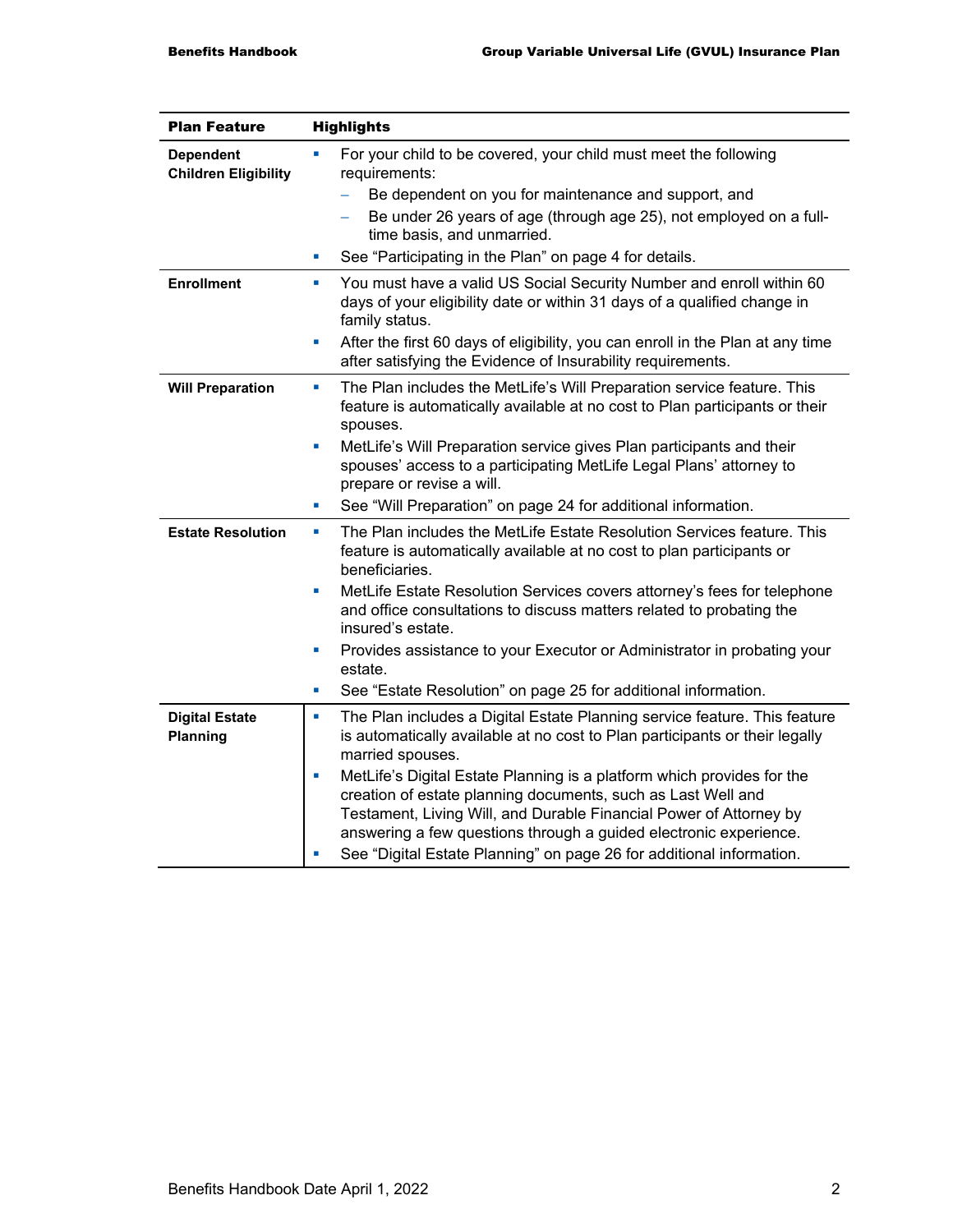| <b>Plan Feature</b> | <b>Highlights</b>                                                                                                                                                                                                                                                                                                                              |  |
|---------------------|------------------------------------------------------------------------------------------------------------------------------------------------------------------------------------------------------------------------------------------------------------------------------------------------------------------------------------------------|--|
| Contact             | For more information, contact the Claims Administrator:                                                                                                                                                                                                                                                                                        |  |
| <b>Information</b>  | Metropolitan Life Insurance Company                                                                                                                                                                                                                                                                                                            |  |
|                     | 13045 Tesson Ferry Road                                                                                                                                                                                                                                                                                                                        |  |
|                     | Mail Code A2-10                                                                                                                                                                                                                                                                                                                                |  |
|                     | St Louis, MO 63128                                                                                                                                                                                                                                                                                                                             |  |
|                     | For additional questions, please contact Mercer Voluntary Benefits (provided<br>by Mercer Health & Benefits Administration) at +1 800 225 2265, Monday -<br>Friday, 8:00 a.m. to 9:00 p.m. Eastern time and Saturday, 8:00 a.m. to 2:00<br>p.m. Eastern time and you will be transferred to a MetLife GVUL Customer<br>Service Representative. |  |
|                     | To enroll in the Plan, you may also contact the GVUL Customer Service<br>at +1 800 846 0124 Monday – Friday from 9:00 a.m. to 6.00 p.m.<br>Eastern time.                                                                                                                                                                                       |  |
|                     | To speak with a GVUL Customer Service Representative regarding<br>ш<br>service, please contact MetLife GVUL Customer Service at +1 800 756<br>0124, Monday – Friday from 8:00 a.m. to 8.00 p.m. Eastern time.                                                                                                                                  |  |
|                     | Marsh McLennan does not administer this Plan. The decisions made by<br>Metropolitan Life Insurance Company are final and binding.                                                                                                                                                                                                              |  |
|                     |                                                                                                                                                                                                                                                                                                                                                |  |

 $1$  The minimum guaranteed crediting rate is subject to the financial strength and claims paying ability of Metropolitan Life Insurance Company. The guarantee does not apply to the variable portfolios.

*<sup>2</sup>* Money allocated to the variable investment portfolios is subject to market risk, and when redeemed may be worth more or less than your original investment. Please review the GVUL prospectuses for important information regarding the variable investment portfolios, including charges and expenses.

 $3$  If coverage is lapsed or terminated, loans generally become taxable as withdrawals.

<sup>4</sup> In general, if the funding of a certificate exceeds certain limits, it will become a "Modified Endowment Contract" (MEC), and become subject to "earnings first" taxation on withdrawals and loans. An additional 10% penalty for withdrawals and loans taken before age 591⁄2 will also generally apply. MetLife will notify participants if a contribution would cause the certificate to become a MEC. Withdrawals and loans reduce the death benefit and cash value and thereby diminish the ability of the cash value to serve as a source of funding for cost of insurance charges, which increase as you age. Withdrawals are subject to a partial withdrawal charge equal to the lesser of \$25 or 2% of the amount withdrawn.

*<sup>5</sup>* You should consider your investment time horizon, tax rates and the effect of any premium expense charges when evaluating the benefit of the GVUL Policy's tax-deferred investment feature.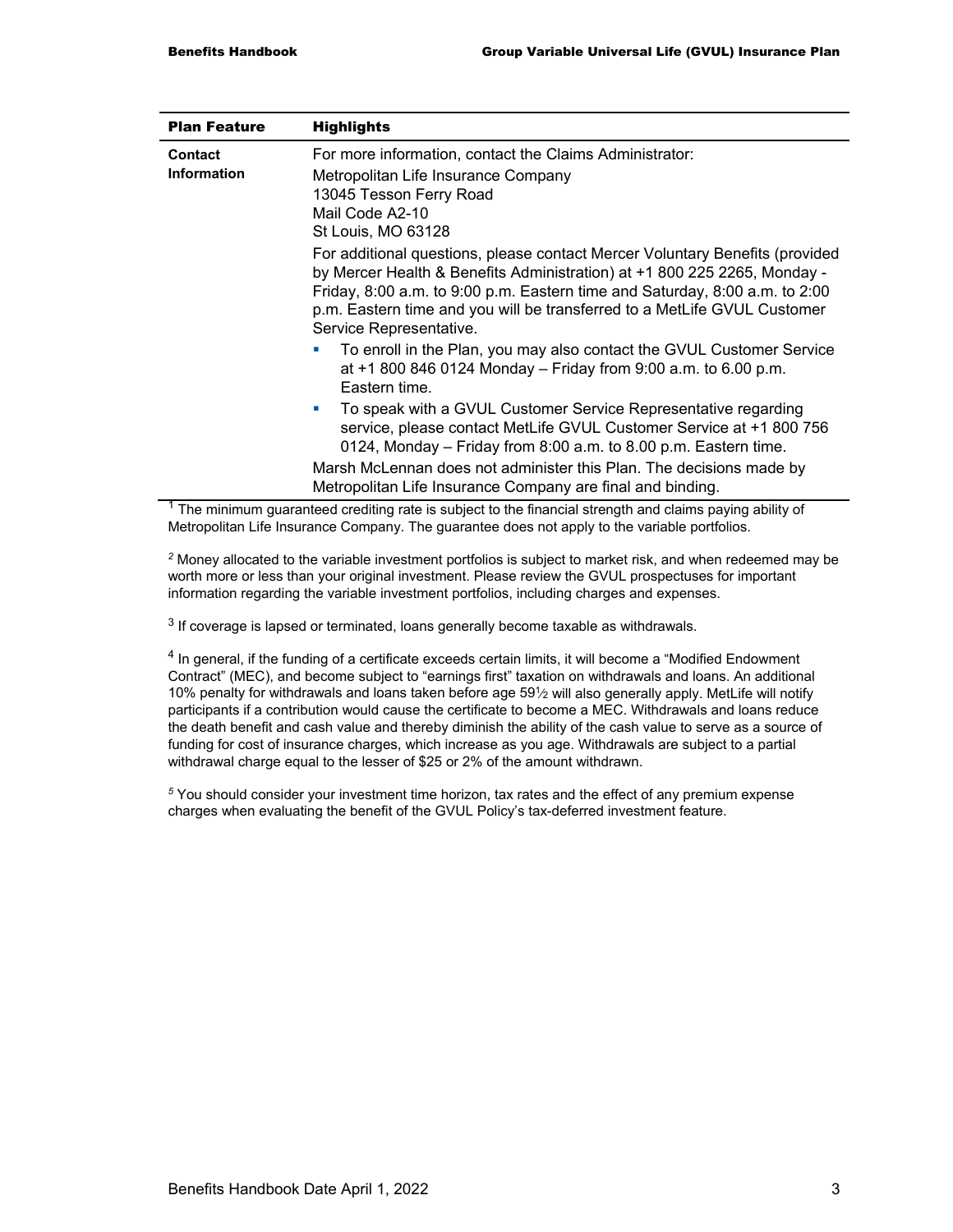# Participating in the Plan

If you are an employee of Marsh & McLennan Companies or any subsidiary or affiliate of Marsh & McLennan Companies and you meet the requirements set forth below, you become eligible on your eligibility date.

You have the option to cover:

- your spouse or domestic partner who meets the eligibility requirements that are described in the *Participating in Insurance Benefits* section.
- your children who meet the eligibility requirements that are described in "Eligible Children" on page 5.

# Eligible Employees

If you are an employee of Marsh & McLennan Companies or any subsidiary or affiliate of Marsh & McLennan Companies and you meet the requirements set forth below, you become eligible on your eligibility date.

### *Marsh & McLennan Companies Employees (other than MMA)*

You are eligible if you are an employee classified on payroll as a US regular employee of Marsh & McLennan Companies or any subsidiary or affiliate of Marsh & McLennan Companies (other than Marsh & McLennan Agency LLC and any of its subsidiaries (MMA)).

Individuals who are classified on payroll as temporary employees, who are compensated as independent contractors or who are employed by any entity in Bermuda, Barbados or Cayman Islands are not eligible to participate.

# *MMA Employees*

You are eligible if you are an employee classified on payroll as a US regular employee of Marsh & McLennan Agency LLC – Corporate (MMA-Corporate), Marsh & McLennan Agency LLC – Alaska (MMA-Alaska), Marsh & McLennan Agency LLC – Northeast (MMA-Northeast), Security Insurance Services of Marsh & McLennan Agency LLC or Marsh & McLennan Agency LLC, Private Client Services – National Region (MMA PCS – National).

Individuals who are classified on payroll as temporary employees or who are compensated as independent contractors are not eligible to participate.

#### "You," "Your," and "Employee"

As used throughout this plan summary, "employee", "you" and "your" always mean:

- For Marsh & **McLennan Companies** participants: a US regular employee of Marsh & McLennan Companies or any subsidiary or affiliate of Marsh & **McLennan** Companies (other than MMA).
	- For MMA participants: a US regular employee of MMA-Corporate, MMA-Alaska, MMA-Northeast, Security Insurance Services of Marsh & McLennan Agency LLC or Marsh & McLennan Agency LLC, Private Client Services – National Region (MMA PCS – National).

In addition, references in this document to Marsh & McLennan Companies mean Marsh McLennan.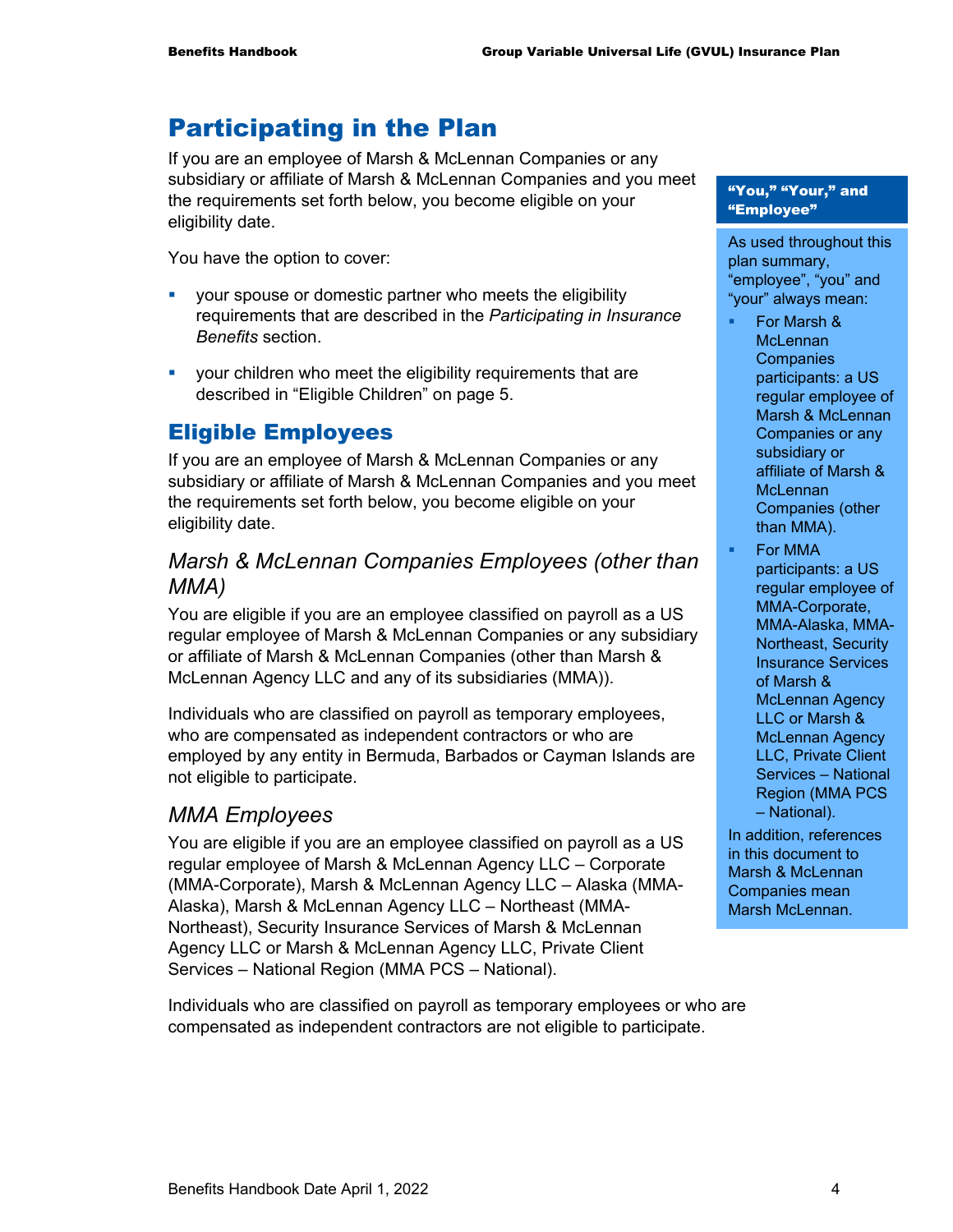#### *Your Eligibility Date*

There is no waiting period if you are Actively-At-Work. Your eligibility date is the first day you are Actively-At-Work on or after your date of hire.

## Eligible Children

You can cover:

- **vour biological child**
- $\blacksquare$  the child of a domestic partner
- your legally adopted child or child placed with you for adoption
- **v** your stepchild
- a child for whom you or your spouse are the legally appointed guardian with full financial responsibility.

**Note:** Any child that meets one of the above eligibility requirements and who is incapable of self-support by reason of a total physical or mental disability as determined by the Claims Administrator may be covered beyond the date your dependent child turns age 26. For your child to be covered, your child must meet the following requirements:

- **•** be dependent on you for maintenance and support,
- **be unmarried.**
- **be under age 26, and**
- **F** if this is not your initial enrollment, and the child is incapable of self-support by reason of a total physical or mental disability as determined by the Claims Administrator, your child must be covered as a dependent under the Plan before the child attains age 26.

The Company has the right to require documentation to verify the relationship (such as a copy of the court order appointing legal guardianship). The Plan does not cover foster children or other children living with you, including your grandchildren, unless you are their legal guardian with full financial responsibility—that is, you or your spouse claims them as a dependent on your annual tax return.

## *How long can I cover my dependent child?*

Generally, you can cover your child through the last day before your dependent child turns 26 years of age (through age 25). You may be able to extend coverage for your child after the month in which your child attains age 26, as long as your child is a disabled dependent child. Once your child reaches the maximum age for coverage or no longer meets the eligibility requirements (whichever comes first), you must remove your child from coverage.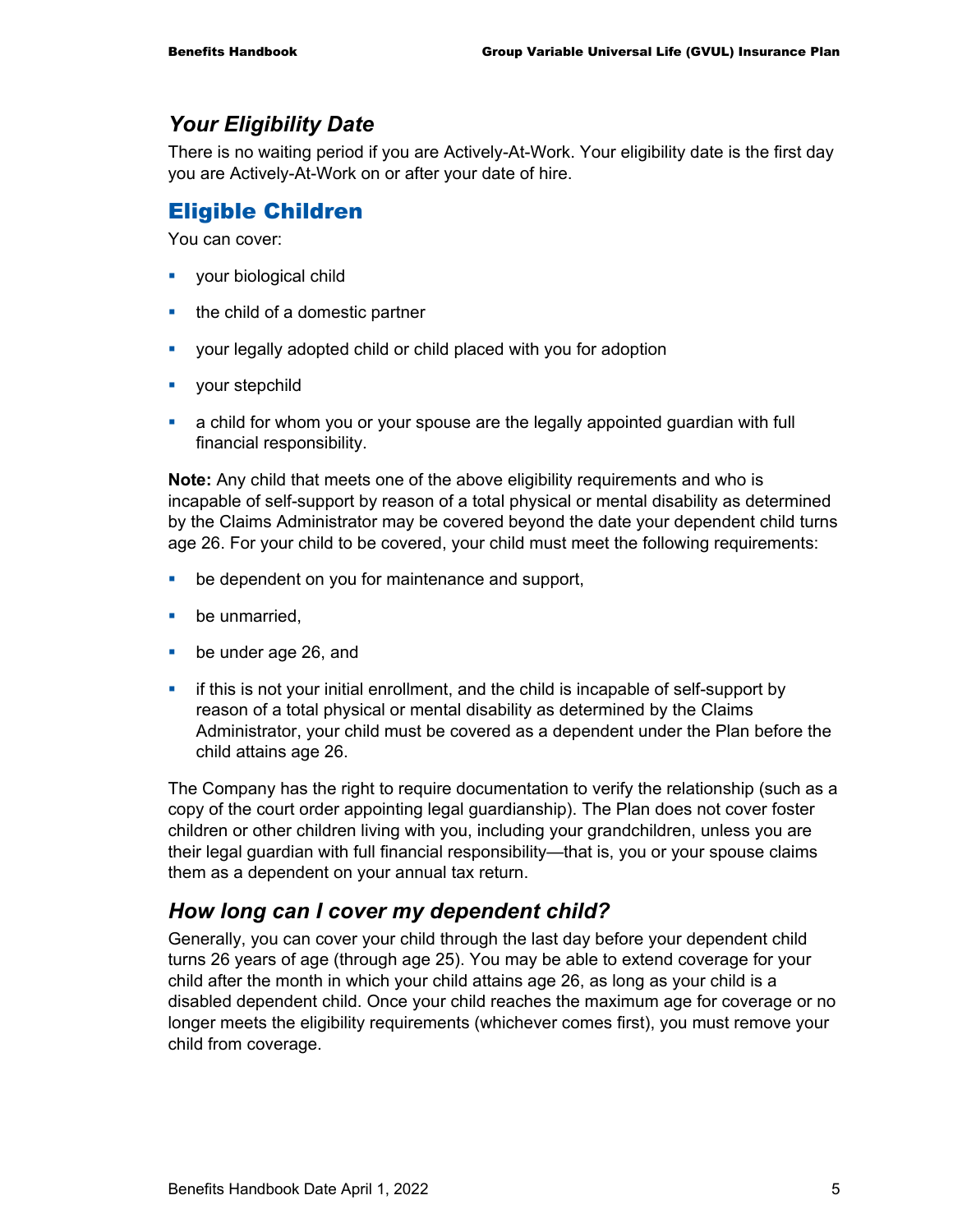If your child no longer meets the eligibility requirements above, you must contact Mercer Voluntary Benefits (provided by Mercer Health & Benefits Administration) at +1 800 225 2265, Monday - Friday, 8:00 a.m. to 9:00 p.m. Eastern time and Saturday, 8:00 a.m. to 2:00 p.m. Eastern time and you will be transferred to a MetLife GVUL Customer Service Representative who can assist you with removing your child from coverage. No refund of contributions and no benefit will be paid beyond the date eligibility ceases.

## *Can I cover my disabled child?*

You can cover your disabled child over the limiting age of age 26. To cover your disabled child, your child must have been covered under the Plan before age 26. To be eligible for coverage, your child has to be an unmarried child incapable of self-support by reason of a total mental or physical disability as determined by the Claims Administrator, MetLife.

In order to register a child as disabled, you must complete the applicable MetLife form (contact MetLife GVUL for the form) for continuing coverage beyond the limiting age and return the form to MetLife. MetLife will review the request for disabled status and will notify you whether the child is determined as disabled. If approved, eligibility records will be adjusted to allow for coverage beyond the date in which your child attains age 26, as long as the child meets the remaining eligibility requirements.

## *My spouse or domestic partner also works for the Company; can we both cover our child?*

If both you and your spouse or domestic partner work for the Company, only one of you (you or your spouse or domestic partner) can cover your child under the Plan. Also, your child has to meet the eligible child definition.

# *Can I cover my married child who is still dependent on me?*

No, you can't cover a married child, even if the child is still dependent on you.

# *Can I cover my grandchild?*

You can't cover your grandchild under the Plan unless you are the legally appointed guardian or you have legally adopted the child.

#### *I am divorced and do not have sole custody of my child; can I still cover my child?*

You can still cover your child under the Plan as long as the child meets the eligible child definition.

# Eligible Spouse/Domestic Partner

You can cover:

- spouse
- **domestic partner**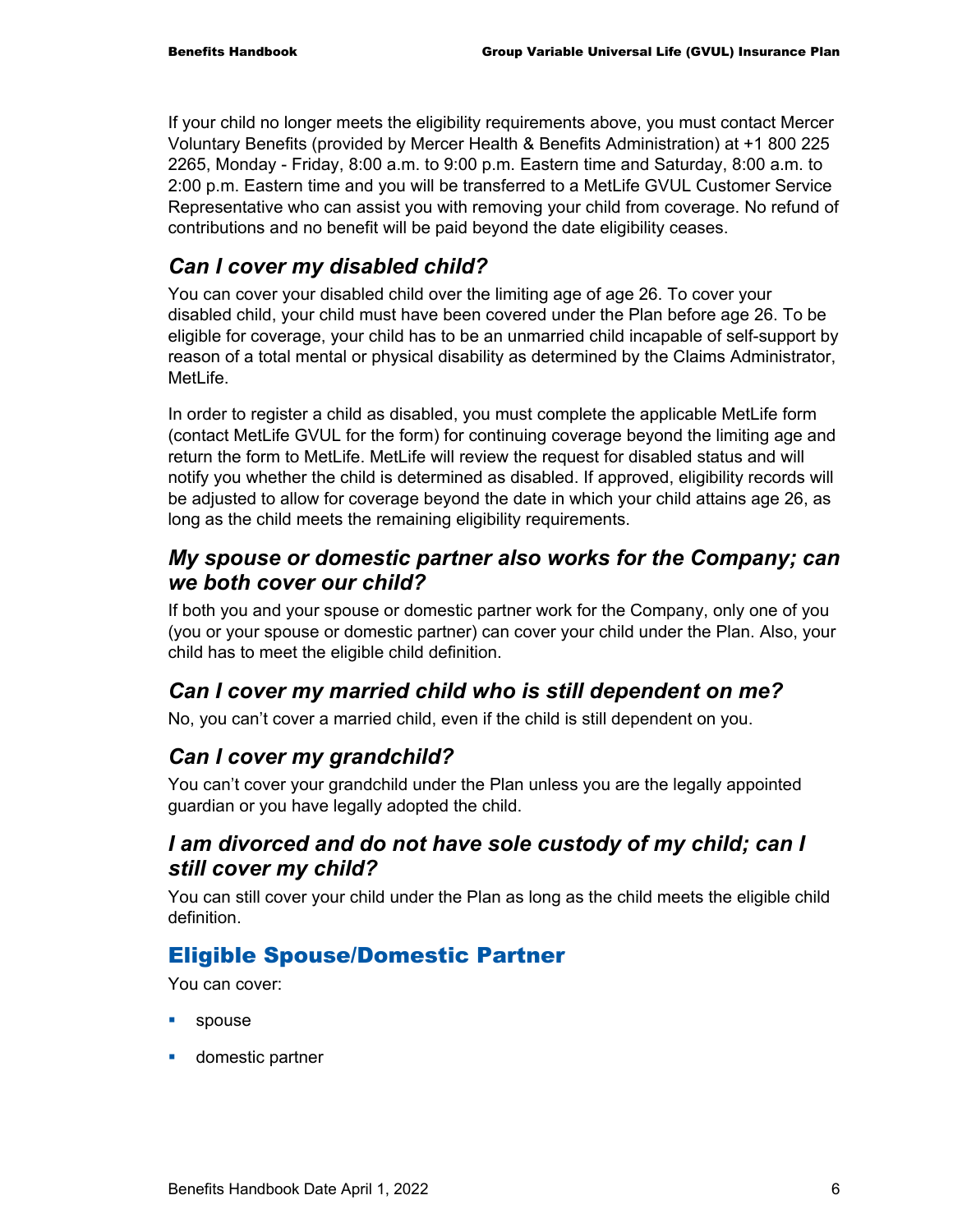#### *Spouse / Domestic Partner*

 You have already received a marriage license from a US state or local authority, or registered your domestic partnership with a US state or local authority.

#### *Spouse Only*

 Although not registered with a US state or local authority, your relationship constitutes a marriage under US state or local law (e.g. common law marriage or a marriage outside the US that is honored under US state or local law).

#### *Domestic Partner Only*

- Although not registered with a US state or local authority, your relationship constitutes an eligible domestic partnership. To establish that your relationship constitutes an eligible domestic partnership you and your domestic partner must:
	- − be at least 18 years old
	- − not be legally married, under federal law, to each other or anyone else or part of another domestic partnership during the previous 12 months
	- − currently be in an exclusive, committed relationship with each other that has existed for at least 12 months and is intended to be permanent
	- − currently reside together, and have resided together for at least the previous 12 months, and intend to do so permanently
	- − have agreed to share responsibility for each other's common welfare and basic financial obligations
	- − not be related by blood to a degree of closeness that would prohibit marriage under applicable state law.

Marsh McLennan reserves the right to require documentary proof of your domestic partnership or marriage at any time, for the purpose of determining benefits eligibility. If requested, you must provide documents, including without limitation, those verifying the registration of your domestic partnership with a state or local authority, your cohabitation and/or mutual commitment, or a marriage license that has been approved by a state or local government authority.

#### Enrollment

To enroll in the Plan, visit Mercer Marketplace Benefits Enrollment Website. Go to Colleague Connect (**https://mmcglobal.sharepoint.com/sites/home**), click **Pay & Benefits** and select **Mercer Marketplace Benefits Enrollment Website** under **Benefits**. Click on the **Enroll/Change/View GVUL Coverage** link to be directed to the GVUL MetLife website to view the available GVUL options and their costs, and apply for coverage. You must have a valid US Social Security Number and enroll within 60 days of your eligibility date to avoid being required to satisfy the Evidence of Insurability requirements.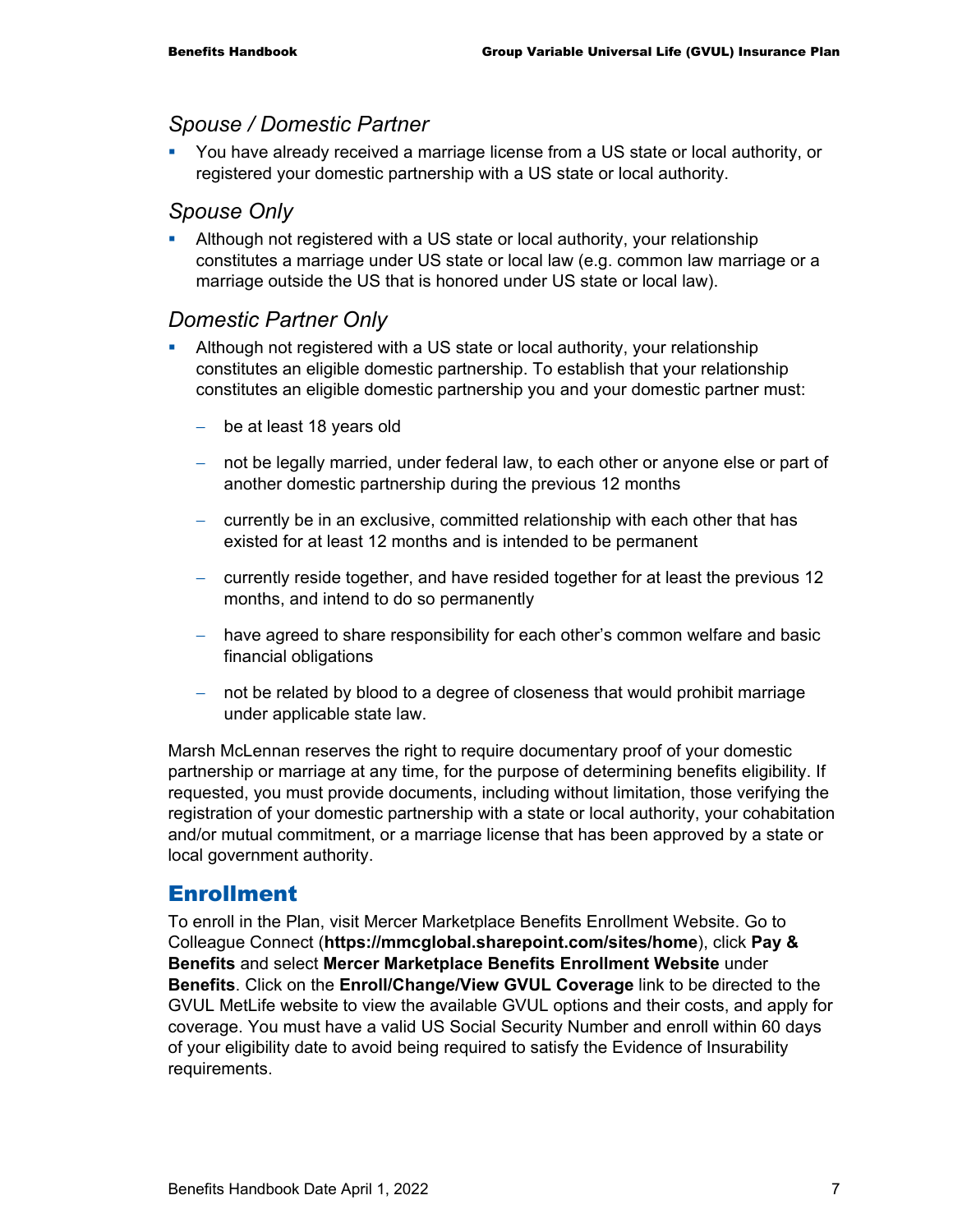After the first 60 days of eligibility, as long as you have a valid US Social Security Number, you can enroll in the Plan at any time after satisfying the Evidence of Insurability requirements.

### *What if I don't enroll when I am first eligible?*

After the first 60 days of eligibility, you can enroll in the Plan at any time after satisfying the Evidence of Insurability requirements.

## *Do I have to re-enroll for coverage every year?*

No, you do not have to enroll in the GVUL Insurance Plan each year. Your coverage will continue until you make a change in your benefits or you leave the Company.

# Evidence of Insurability

If you elect supplemental coverage for yourself within 60 days of the date you become eligible to participate, Evidence of Insurability is not required for coverage levels up to six times your SALARY under \$1.2 million. Elections made after the first 60 days of eligibility and elections of over six times salary or \$1.2 million and more require Evidence of Insurability.

Your spouse or domestic partner does not have to provide Evidence of Insurability if you elect a coverage level at or below \$30,000 and you enroll within 60 days of hire.

Your spouse or domestic partner must provide Evidence of Insurability if you elect a level of coverage over \$30,000 and/or you do not enroll within 60 days of your hire. If you have a life event resulting in a qualified family status change, you may make changes to your elections or enroll for the first time within 31 days of the life event change. If due to a qualifying family status change, spouse coverage of one increment of \$10,000 is available as Guaranteed Issue coverage if your application is received by MetLife within 31 days of the qualifying family status change. Please see the "Changing Coverage" section on page 11 for additional information regarding Evidence of Insurability.

You do not need to provide Evidence of Insurability for your eligible child.

#### **Beneficiaries**

You can name anyone as your BENEFICIARY, including a trust or an estate, or you can name multiple beneficiaries who will split the benefit. Enroll and name your beneficiary designation on the **GVUL MetLife** website, accessible from the Mercer Marketplace Benefits Enrollment Website. Go to Colleague Connect (**https://mmcglobal.sharepoint .com/sites/home**), click **Pay & Benefits** and select **Mercer Marketplace Benefits Enrollment Website** under **Benefits.** Click on the **Enroll/Change/View GVUL Coverage** link to be directed to the GVUL MetLife website.

You are automatically the beneficiary for the Spouse and Child Life Insurance coverage. If your spouse, domestic partner or covered child dies, you will receive the benefit.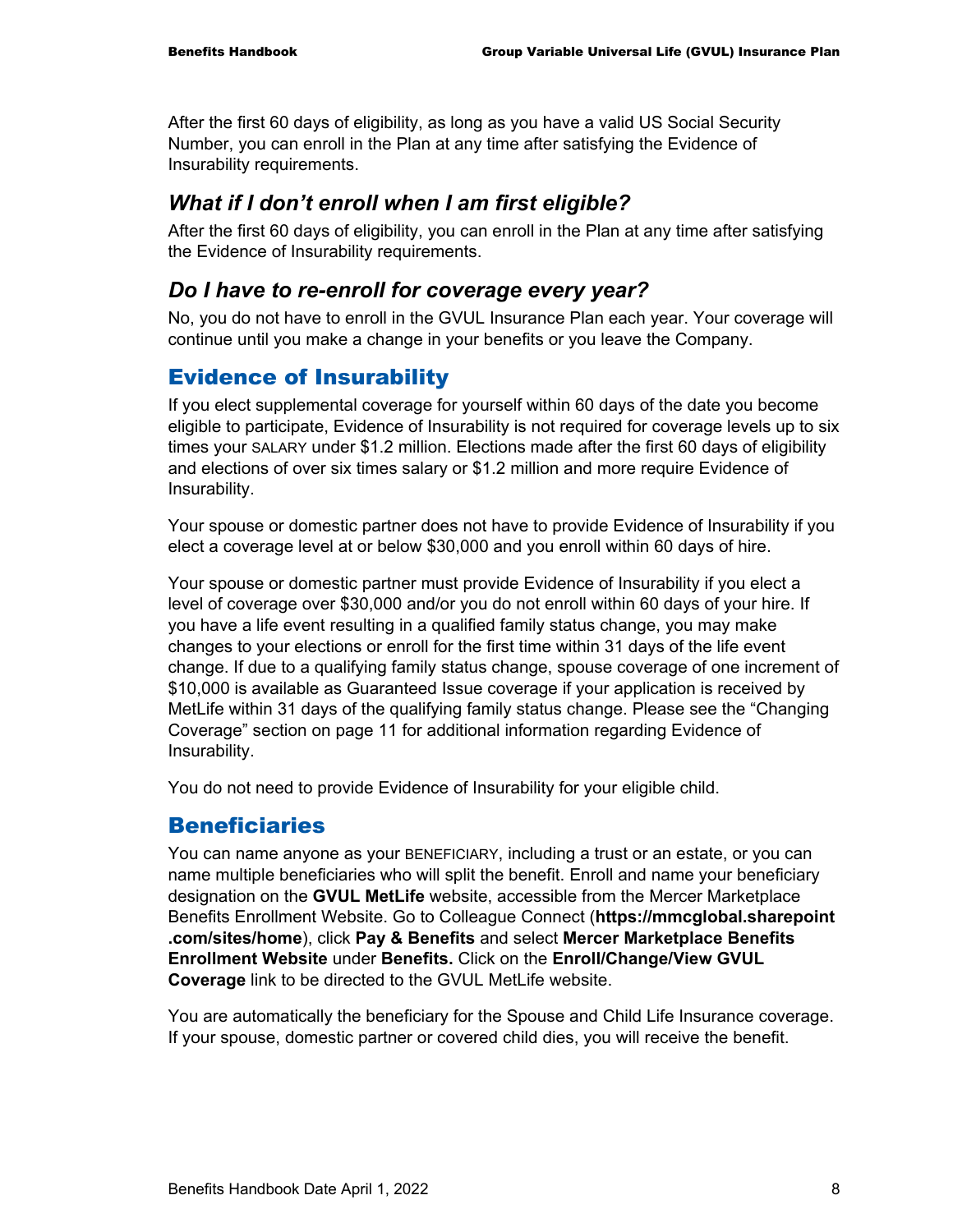### *Can I assign my benefit to someone else?*

The Plan also permits an absolute assignment to an individual or a trust. See "Assigning Your Benefit" on page 21. It is important to have a current beneficiary designation on file with the Company at all times. If you have no surviving beneficiary, the benefit will be paid to your estate.

## *How do I name or change a beneficiary?*

Name or change a beneficiary on the GVUL MetLife website, accessible from the Mercer Marketplace Benefits Enrollment Website. Go to Colleague Connect (**https://mmcglobal.sharepoint.com/sites/home**), click **Pay & Benefits** and select **Mercer Marketplace Benefits Enrollment Website** under **Benefits**. Click on the **Enroll/Change/View GVUL Coverage** link to be directed to the GVUL MetLife website. However, if an irrevocable or absolute assignment is completed, you cannot change your beneficiary under any circumstances.

### *Who receives my life insurance benefit if I don't name a beneficiary?*

If you don't name a beneficiary, or if your beneficiary isn't alive when you die, the benefit will be paid to your estate.

### *Who is the beneficiary if I die at the same time as my spouse/domestic partner and/or my child?*

If you die at the same time as your spouse/domestic partner and/or child, your benefit will be determined based on the New York Estates, Powers & Trust Law governing multiple deaths, which generally provides that the benefit will be distributed as if you survived your beneficiary, if there is no sufficient evidence that your deaths were not simultaneous.

# Cost of Coverage

The following table shows the **monthly** cost of Group Variable Universal Life Insurance coverage per \$1,000 of coverage, based on your age (or your spouse/domestic partner's age) as of January 1 of the current year. Keep in mind, that coverage for your spouse or domestic partner and/or child(ren) is only available when you elect coverage for yourself.

| <b>Monthly Rates Per \$1,000 of Coverage</b> |                 |                                 |  |
|----------------------------------------------|-----------------|---------------------------------|--|
| Age                                          | <b>Employee</b> | <b>Spouse/ Domestic Partner</b> |  |
| Under 30                                     | \$0.020         | \$0.023                         |  |
| $30 - 34$                                    | \$0.037         | \$0.045                         |  |
| $35 - 39$                                    | \$0.055         | \$0.069                         |  |
| $40 - 44$                                    | \$0.093         | \$0.115                         |  |
| $45 - 49$                                    | \$0.111         | \$0.138                         |  |
| $50 - 54$                                    | \$0.204         | \$0.253                         |  |
| $55 - 59$                                    | \$0.334         | \$0.413                         |  |
|                                              |                 |                                 |  |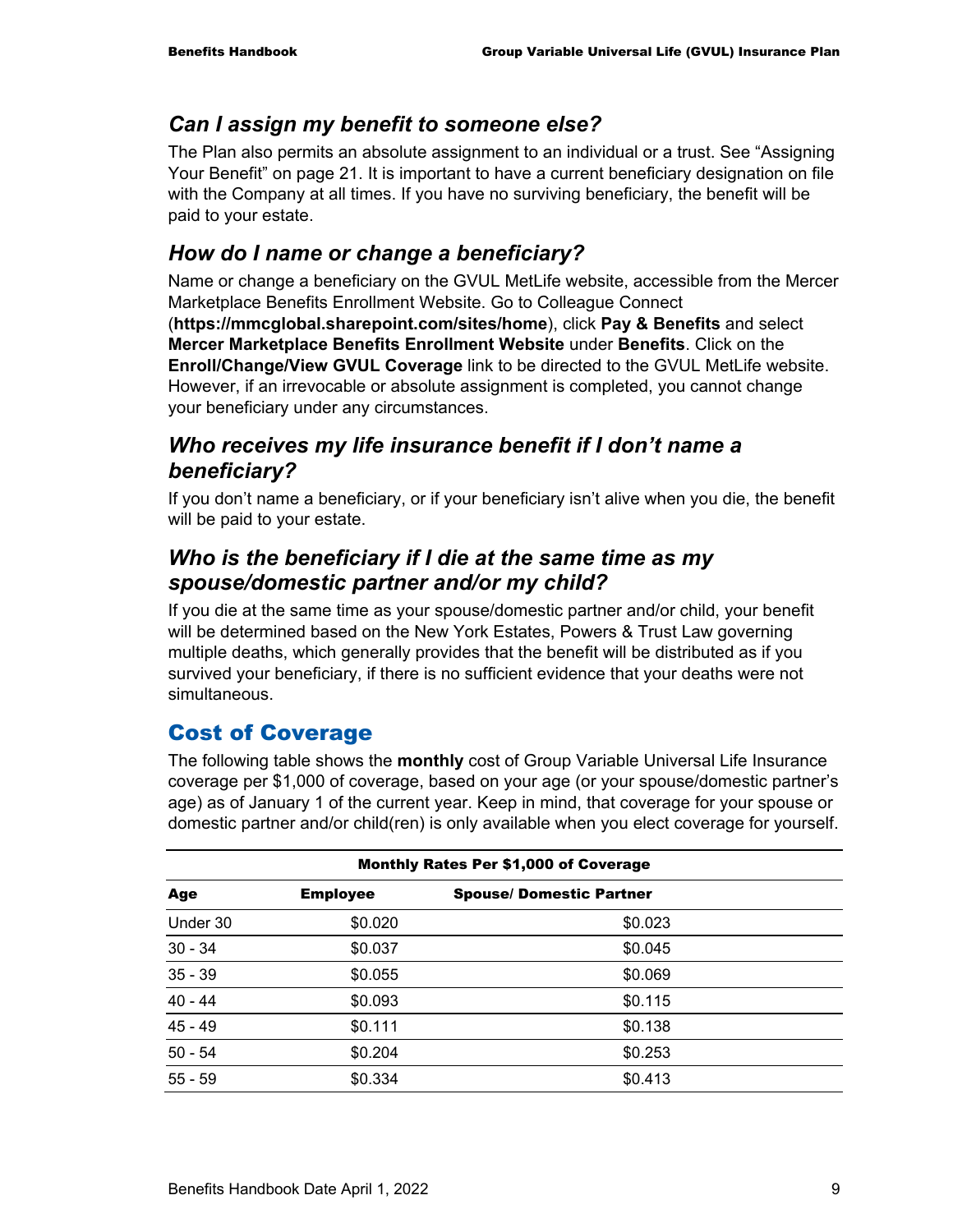| <b>Monthly Rates Per \$1,000 of Coverage</b> |                 |                                |  |
|----------------------------------------------|-----------------|--------------------------------|--|
| Age                                          | <b>Employee</b> | <b>Spouse/Domestic Partner</b> |  |
| $60 - 64$                                    | \$0.575         | \$0.711                        |  |
| $65 - 69$                                    | \$0.873         | \$1.078                        |  |
| $70 - 74$                                    | \$1.578         | \$1.949                        |  |
| $75 - 79$                                    | \$1.578         | \$3.157                        |  |
| $80 - 84$                                    | \$1.578         | \$5.115                        |  |
| $85+$                                        | \$1.578         | \$8.287                        |  |

#### Monthly Rates Per \$1,000 of Coverage

The cost of coverage increases with age because of the increased cost in providing coverage in later years.

Keep in mind, you can elect a death benefit for yourself equal to one to eight times your SALARY rounded to the next \$1,000, if not already an even multiple of \$1,000.

**Example:** An employee with a salary of \$50,100 who elects three times GVUL Insurance will have a benefit of \$151,000 (\$150,300 rounded up to \$151,000).

This benefit is in addition to any benefit received under the Company-paid Basic Life Insurance Plan.

The Plan will pay up to a maximum death benefit amount of \$5 million.

You can elect a death benefit for your spouse/domestic partner in \$10,000 increments up to a maximum of \$150,000.

When you elect to cover your child(ren), the **monthly** cost is \$0.130 per \$1, 000 of coverage.

#### *Will my costs change?*

The cost of coverage for you or your spouse/domestic partner is age-related. Your cost will change when you or your covered spouse/domestic partner reach certain age brackets. Generally, these changes may occur each January 1.

The Company reserves the right to change the amount you are required to contribute at any time.

#### *Are the rates different for non-smokers?*

No, the rates for non-smokers are not different from smokers under the GVUL Insurance Plan.

#### *Taxes*

#### *Do I pay for my coverage with before-tax or after-tax dollars?*

You pay for your GVUL Insurance Plan coverage with after-tax dollars.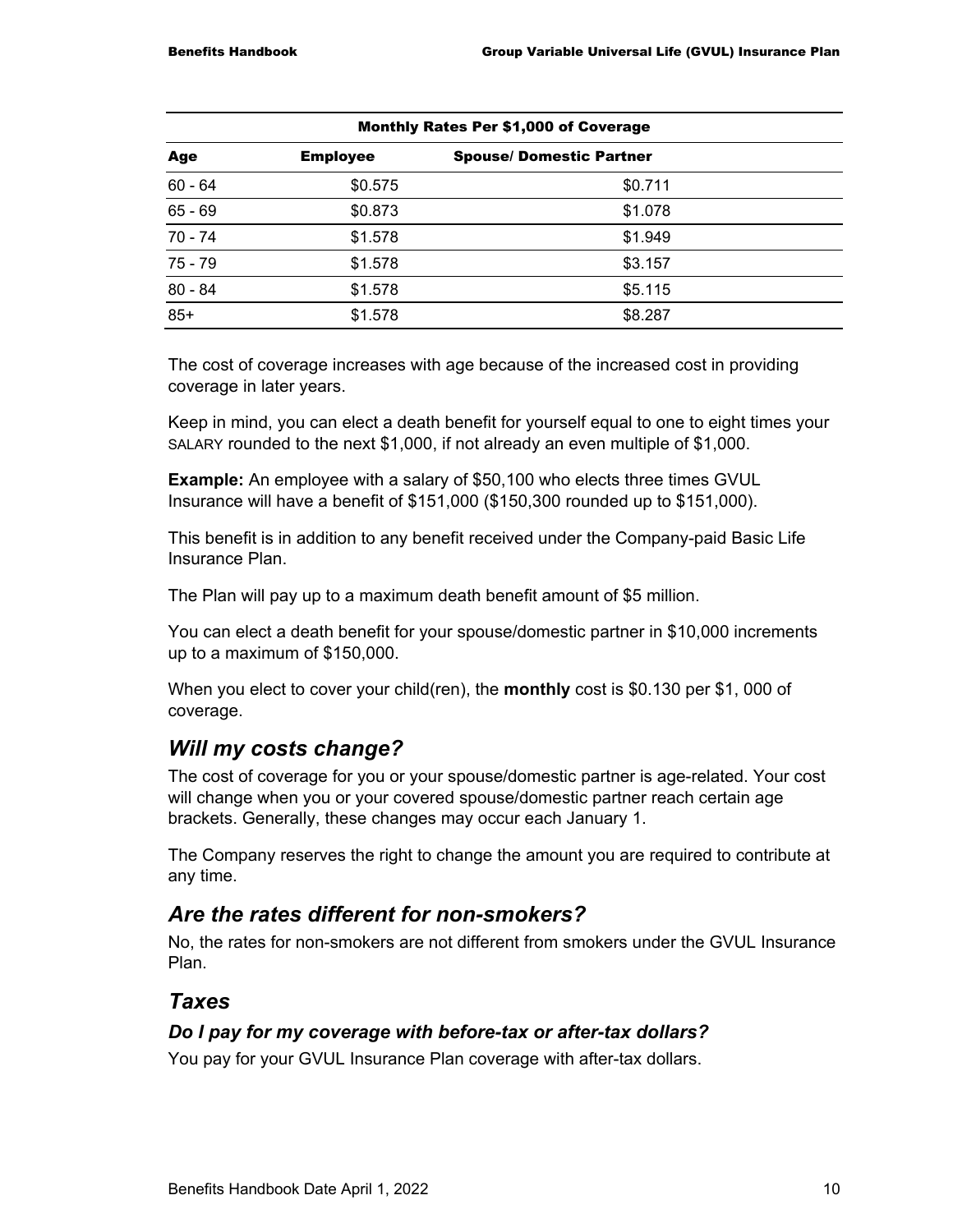#### *Is the benefit payment taxable?*

The benefit payment is not subject to federal income taxes and in most cases state income taxes.

The death benefit may be subject to federal estate taxes.

Tax rules change from time to time. Please note that the information contained in this Benefits Handbook section must not be construed as tax advice, which you can receive only from a professional tax advisor, who should be consulted on federal and state income, gift and estate tax questions.

#### When Coverage Begins

You must be ACTIVELY-AT-WORK at the time of application, and on the date your coverage becomes effective.

#### *Marsh McLennan New Hire (other than MMA)*

The amount of GVUL Insurance Plan coverage not requiring EVIDENCE OF INSURABILITY will start on the first day of the month following submission of your application, provided you are Actively-At-Work on that day. In some cases, retroactive deductions may apply.

If you elect an amount that requires Evidence of Insurability, your coverage will take effect the first of the month, following underwriting's approval provided you are Actively-At-Work that day.

#### *MMA New Hire*

The amount of GVUL Insurance Plan coverage not requiring Evidence of Insurability will start on the first day of the month following submission of your application, provided you are Actively-At-Work on that day. In some cases, retroactive deductions may apply.

If you elect an amount that requires Evidence of Insurability, your coverage will take effect the first of the month, following underwriting's approval provided you are Actively-At-Work that day.

#### Changing Coverage

You can make changes to your GVUL Insurance Plan coverage at any time by visiting the GVUL MetLife website, accessible from the Mercer Marketplace Benefits Enrollment Website. Go to Colleague Connect (**https://mmcglobal.sharepoint.com/sites/home**), click **Pay & Benefits** and select **Mercer Marketplace Benefits Enrollment Website** under **Benefits**. Click on the **Enroll/Change/View GVUL Coverage** link to be directed to the GVUL MetLife website to make changes. Any increase in coverage may require Evidence of Insurability. You can also cancel your GVUL Insurance Plan coverage at any time.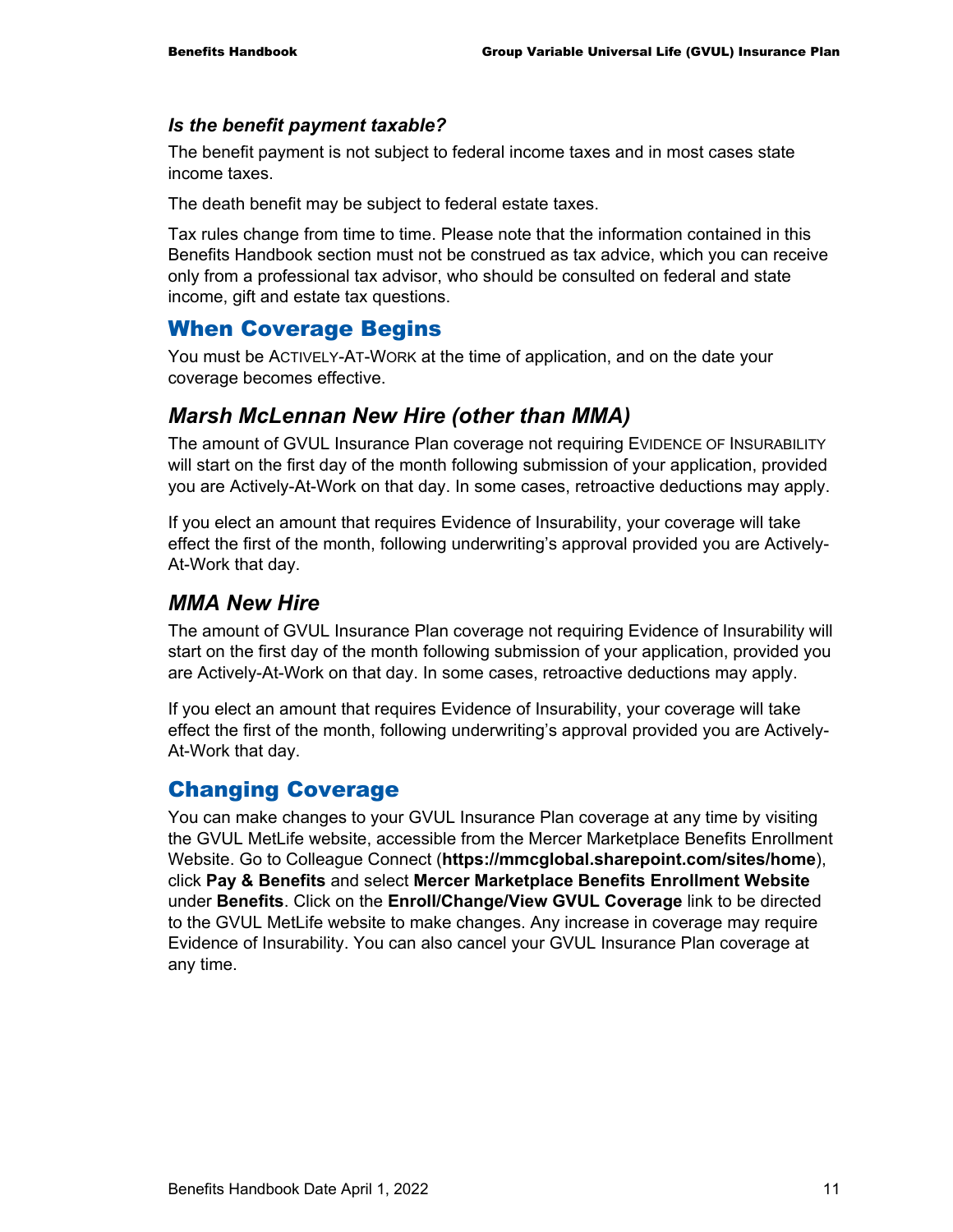## *Can I change the amount of my coverage while on Leave of Absence or Long Term Disability?*

While on LTD or Leave of Absence you may NOT add or increase coverage; you may only decrease or cancel the coverage you had in place prior to going on LTD. The GVUL plan is permanent and portable. Therefore it can be kept in force as long as you continue to pay your premium payments.

### When Coverage Ends

Under the GVUL Insurance Plan, coverage ends on the first of the following to occur:

- $\blacksquare$  the date of your death
- $\blacksquare$  the date you discontinue coverage
- the date you no longer meet the eligibility requirements
- the last date you have paid premiums
- the date the Plan is terminated.

The Plan includes a portability feature that allows you to continue coverage on a direct bill basis at retirement or termination of employment. Conversion to a personal policy of insurance is also available if portability is not elected, under certain circumstances.

#### *Exception:*

If you die within 31 days after your coverage ends, the Claims Administrator must receive proof of your death with the required documentation. If approved, your beneficiary will be paid the benefit amount you were entitled to convert. Following your death, your beneficiary must contact Mercer Voluntary Benefits (provided by Mercer Health & Benefits Administration) at +1 800 225 2265 and you will be transferred to a MetLife GVUL Customer Service Representative for instructions. See the "Filing a Claim" section for additional information.

If your spouse or domestic partner (or child) dies within 31 days of your termination date, a benefit will be paid as if the coverage was still in effect. The new policy will take effect on the 32<sup>nd</sup> day after the date your coverage ends. This will be the case regardless of the duration of the application period.

#### *Does my coverage end if I become disabled?*

No. Your coverage will continue during Short Term Disability. As long as you receive benefits under the Company's Basic Long Term Disability Plan, your coverage will continue while out on Long Term Disability. No contributions will be required if you are on Long Term Disability.

#### *Does my coverage end if I go on an authorized unpaid leave of absence?*

No, you may continue coverage, provided you pay the required contributions.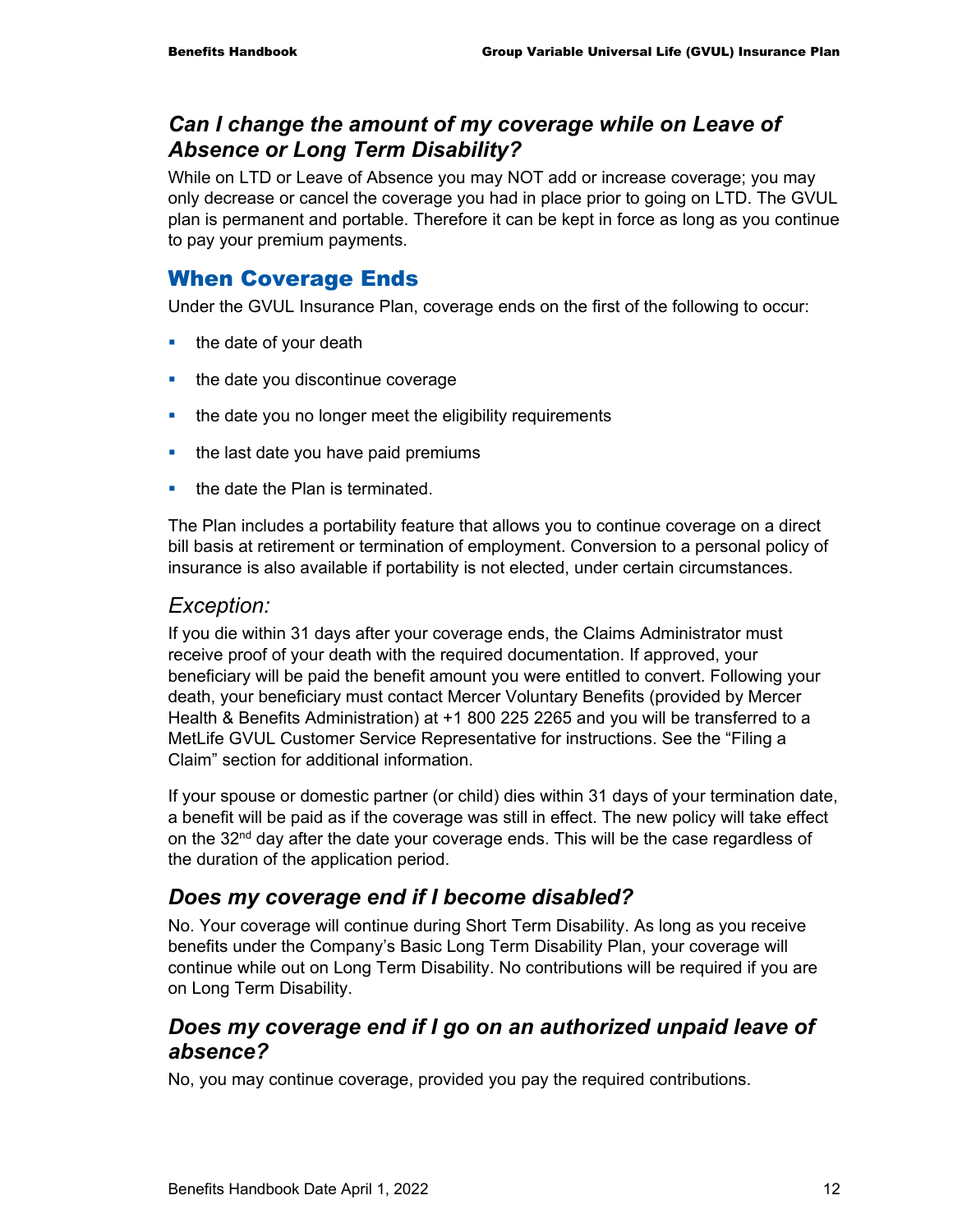#### *Continuing Coverage on a Direct Bill Basis/Portability*

### *Can I continue my GVUL Insurance Plan coverage on a direct bill basis when my employment ends or at retirement?*

Yes, you can continue your GVUL Insurance Plan coverage on a direct bill basis when your group coverage ends, provided you continue to make the required contributions directly to the plan insurer, and portability is available in your state of residence.

If you will be a non-US-resident, you may continue your GVUL coverage on a direct bill basis. You must pay your premiums in US dollars.

Upon termination, MetLife will mail you a packet of information explaining your portability option.

#### *Can I change my GVUL Insurance Plan coverage amount when my group coverage ends?*

Yes, you may elect the same or a lower or higher coverage amount to be continued when your coverage ends, subject to minimum and maximum coverage levels.

#### *Is there a minimum coverage portability amount?*

Yes, the minimum coverage level is \$10,000.

#### *Is there a maximum coverage portability amount?*

Yes, the maximum coverage portability amount is \$5 million dollars.

#### *Are post-employment contribution rates higher than employee rates?*

Yes, post-employment contribution rates are higher than employee rates but may be lower than the rate you would pay for a comparable individual policy.

## *Portable Rates*

These monthly rates per \$1,000 of coverage shown below are subject to change in the future as Metropolitan Life Insurance Company evaluates the claims experience of all individuals—not just former Marsh McLennan employees—who elect "portable" coverage.

| <b>Portable Monthly Rate Per \$1,000 of Coverage</b> |                |                    |
|------------------------------------------------------|----------------|--------------------|
| Age                                                  | <b>Retiree</b> | <b>Termination</b> |
| $20 - 26$                                            | \$0.072        | \$0.111            |
| $27 - 29$                                            | \$0.072        | \$0.103            |
| $30 - 31$                                            | \$0.097        | \$0.103            |
| $32 - 33$                                            | \$0.097        | \$0.111            |
| 34                                                   | \$0.097        | \$0.118            |
| 35                                                   | \$0.109        | \$0.126            |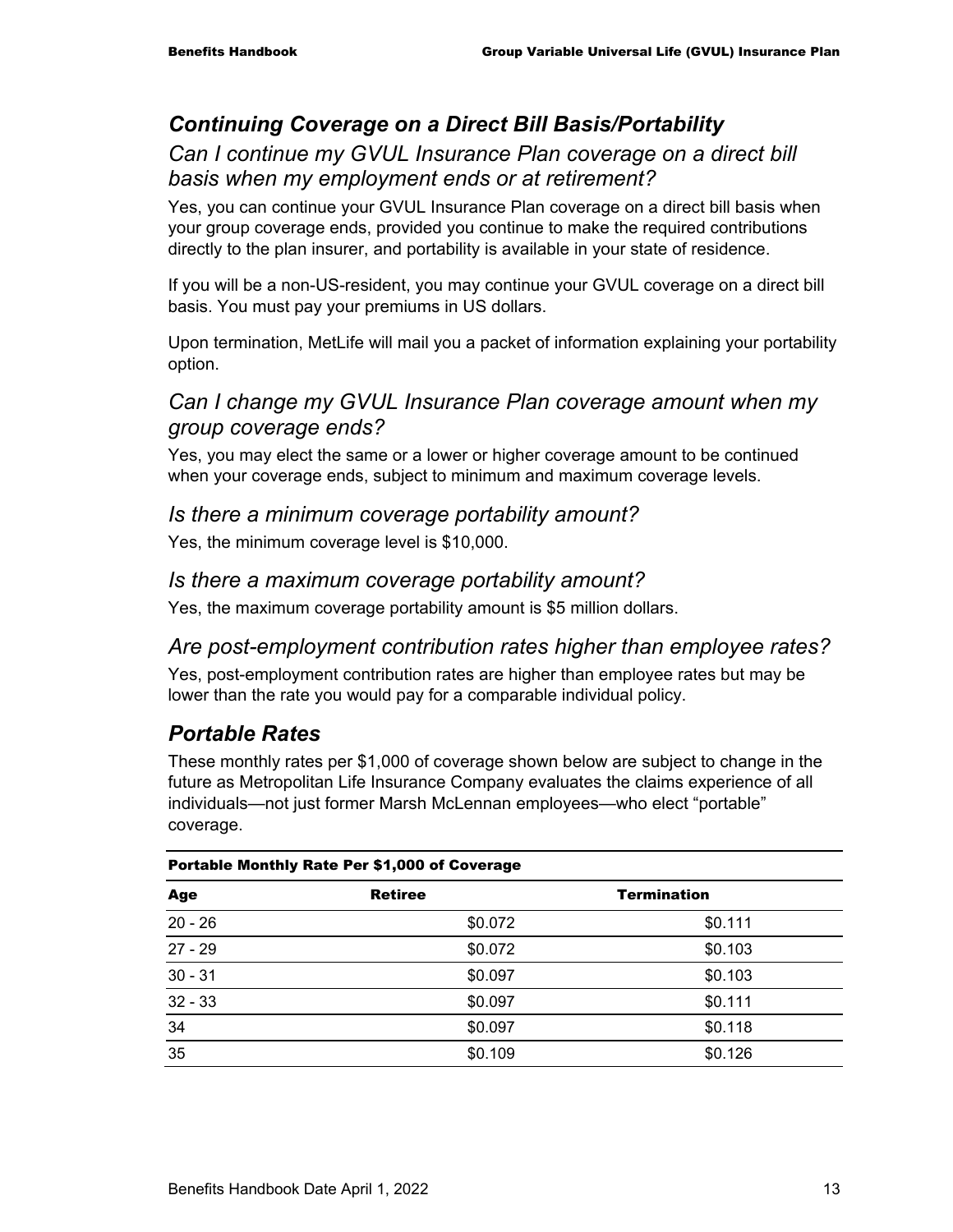| <b>Portable Monthly Rate Per \$1,000 of Coverage</b> |                |                    |  |
|------------------------------------------------------|----------------|--------------------|--|
| Age                                                  | <b>Retiree</b> | <b>Termination</b> |  |
| 36                                                   | \$0.109        | \$0.133            |  |
| 37                                                   | \$0.109        | \$0.148            |  |
| 38                                                   | \$0.109        | \$0.162            |  |
| 39                                                   | \$0.109        | \$0.178            |  |
| 40                                                   | \$0.121        | \$0.195            |  |
| 41                                                   | \$0.121        | \$0.216            |  |
| 42                                                   | \$0.121        | \$0.239            |  |
| 43                                                   | \$0.121        | \$0.265            |  |
| 44                                                   | \$0.121        | \$0.291            |  |
| 45                                                   | \$0.181        | \$0.322            |  |
| 46                                                   | \$0.181        | \$0.357            |  |
| 47                                                   | \$0.181        | \$0.396            |  |
| 48                                                   | \$0.181        | \$0.438            |  |
| 49                                                   | \$0.181        | \$0.483            |  |
| 50                                                   | \$0.278        | \$0.533            |  |
| 51                                                   | \$0.278        | \$0.589            |  |
| 52                                                   | \$0.278        | \$0.649            |  |
| 53                                                   | \$0.278        | \$0.717            |  |
| 54                                                   | \$0.278        | \$0.783            |  |
| 55                                                   | \$0.519        | \$0.865            |  |
| 56                                                   | \$0.519        | \$0.952            |  |
| 57                                                   | \$0.519        | \$1.053            |  |
| 58                                                   | \$0.519        | \$1.162            |  |
| 59                                                   | \$0.519        | \$1.282            |  |
| 60                                                   | \$0.796        | \$1.419            |  |
| 61                                                   | \$0.796        | \$1.567            |  |
| 62                                                   | \$0.796        | \$1.733            |  |
| 63                                                   | \$0.796        | \$1.917            |  |
| 64                                                   | \$0.796        | \$2.125            |  |
| 65                                                   | \$1.532        | \$2.351            |  |
| 66                                                   | \$1.532        | \$2.588            |  |
| 67                                                   | \$1.532        | \$2.802            |  |
| 68                                                   | \$1.532        | \$3.029            |  |
| 69                                                   | \$1.532        | \$3.280            |  |
| 70                                                   | \$2.485        | \$3.562            |  |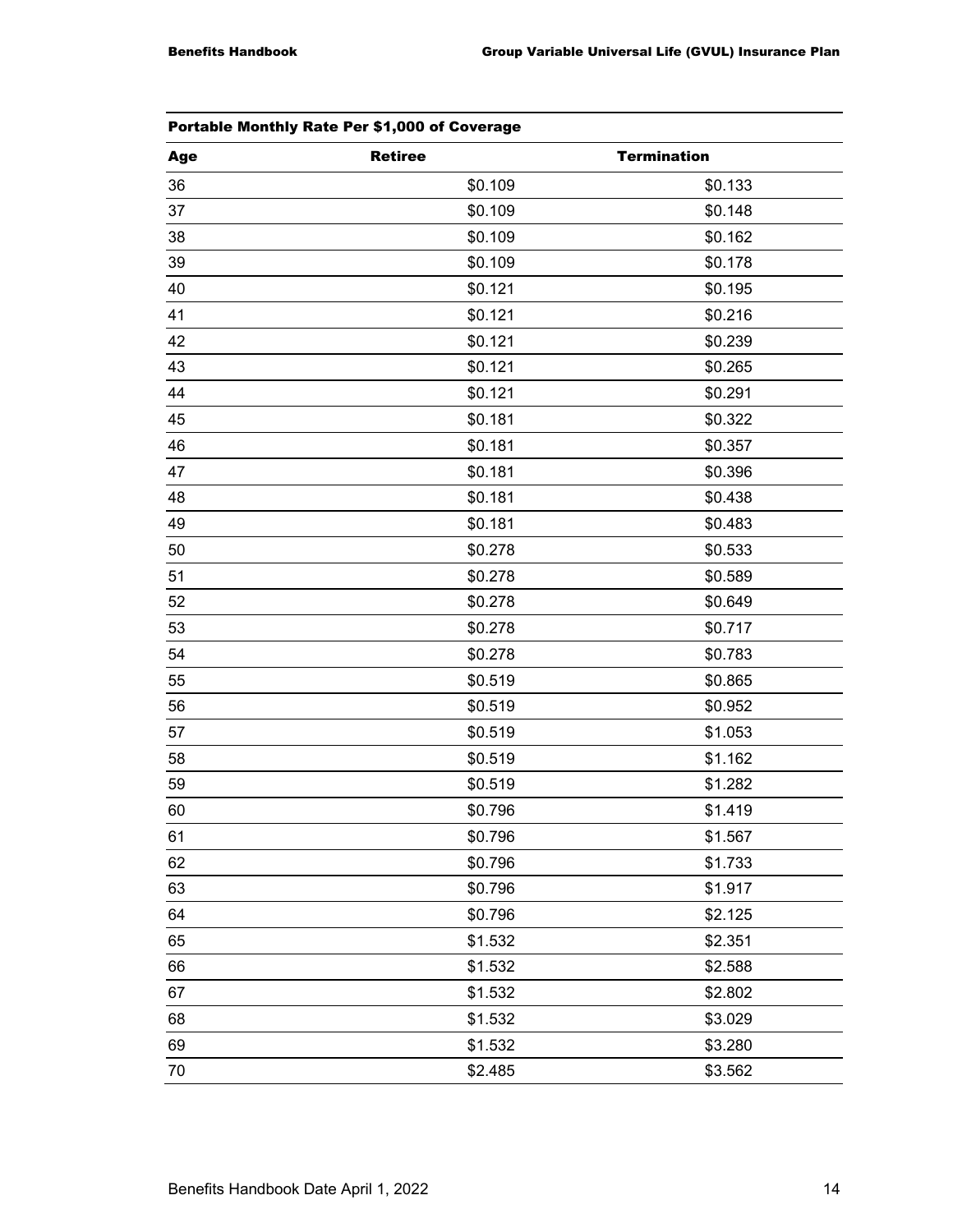| <b>FULLANDE MUNICIPY RALE FEI VI,000 UI OUVERGE</b> |                |                    |
|-----------------------------------------------------|----------------|--------------------|
| Age                                                 | <b>Retiree</b> | <b>Termination</b> |
| 71                                                  | \$2.485        | \$3.881            |
| 72                                                  | \$2.485        | \$4.246            |
| 73                                                  | \$2.485        | \$4.659            |
| 74                                                  | \$2.485        | \$5.107            |
| 75                                                  | \$4.029        | \$5.583            |
| 76                                                  | \$4.029        | \$6.136            |
| 77                                                  | \$4.029        | \$6.714            |
| 78                                                  | \$4.029        | \$7.320            |
| 79                                                  | \$4.029        | \$7.973            |
| $80 - 84$                                           | \$6.526        | \$7.973            |
| $85+$                                               | \$10.567       | \$7.973            |

Portable Monthly Rate Per \$1,000 of Coverage

#### How the Plan Works

The Plan pays money to someone you name as your BENEFICIARY if you die during active employment.

You can elect a death benefit equal to one to eight times your SALARY rounded to the next \$1,000, if not already an even multiple of \$1,000. The minimum coverage amount is \$10,000.

**Example:** An employee with a salary of \$50,100 who elects three times GVUL Insurance Plan coverage will have a benefit of \$151,000.

This benefit is in addition to any benefit received under the Company's Basic Life Insurance Plan.

The Plan will pay up to a maximum death benefit amount of \$5 million.

There are no benefits paid in the event of suicide, while sane or insane, within two years from the effective date of coverage.

#### *If I am disabled, does the Plan still provide a benefit?*

Your coverage will continue during Short Term Disability. The cost for continuing your GVUL Insurance Plan benefit will be deducted from your paycheck when you are on Short Term Disability.

As long as you receive benefits under the Company's Basic Long Term Disability Plan, your coverage will continue while you are out on Long Term Disability and your monthly premiums for your life insurance costs will be paid by MMC. You will receive a direct bill from MetLife for all other premiums for your Spouse and Child(ren) Life insurance coverage as well as any premiums for your Investment options.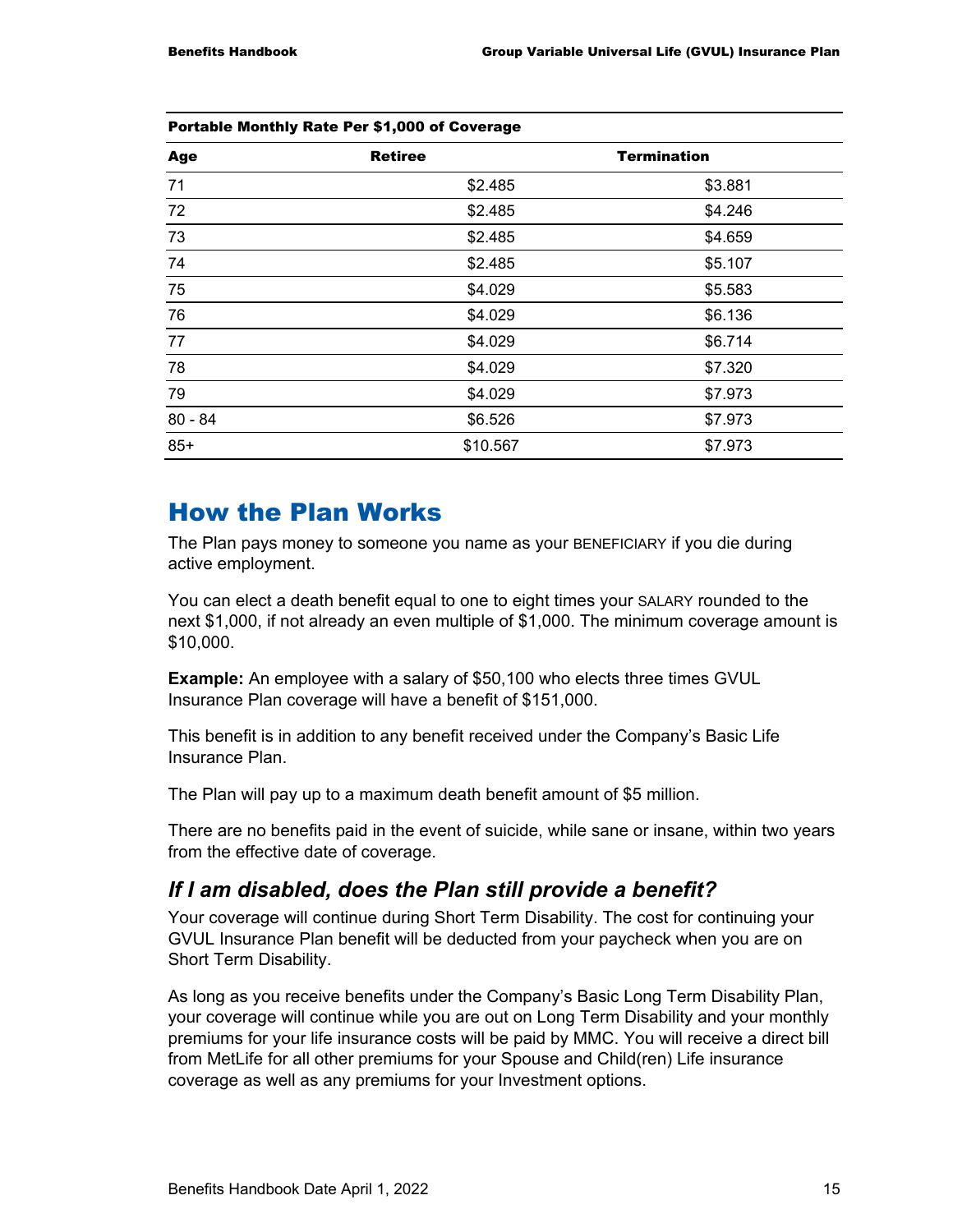## *Is there an additional benefit under the Plan if I die in an accident?*

No, this Plan does not pay any additional amount for accidental death.

The Company has a separate Voluntary Accidental Death & Dismemberment Plan (AD&D) in which you may be eligible to participate.

# *If I am on an authorized unpaid leave of absence, does the Plan still provide a benefit?*

You may continue coverage, provided you pay the required contributions. (You may not enroll for or increase coverage while you are on a leave of absence.)

# *If I Die*

If you die while you are an active employee, the GVUL Insurance Plan benefit will be paid to your beneficiary and insurance coverage ends on your date of death.

# Spouse/Domestic Partner Coverage — How the Plan Works

If you elect coverage for your eligible spouse or domestic partner, the Plan pays money to you if your covered spouse or domestic partner dies. Keep in mind, for all new enrollees, you must elect coverage for yourself in order to elect coverage for your spouse or domestic partner.

The spouse/domestic partner death benefit options are:

\$10,000 up to a maximum benefit of \$150,000, available in \$10,000 increments.

There are no benefits paid in the event of suicide, while sane or insane, within two years from the effective date of coverage. In the event of suicide (while sane or insane) after this initial two-year period, any increase in coverage must be in effect for at least two years.

# *Will my benefits be reduced as my spouse or domestic partner gets older?*

There is no reduction of the Spouse/Domestic Partner coverage because of your spouse's or domestic partner's age.

# *Are there any losses not covered under the Plan?*

There are no benefits paid in the event of suicide, while sane or insane, within two years from the effective date of coverage. In the event of suicide (while sane or insane) after this initial two-year period, any increase in coverage must be in effect for at least two years.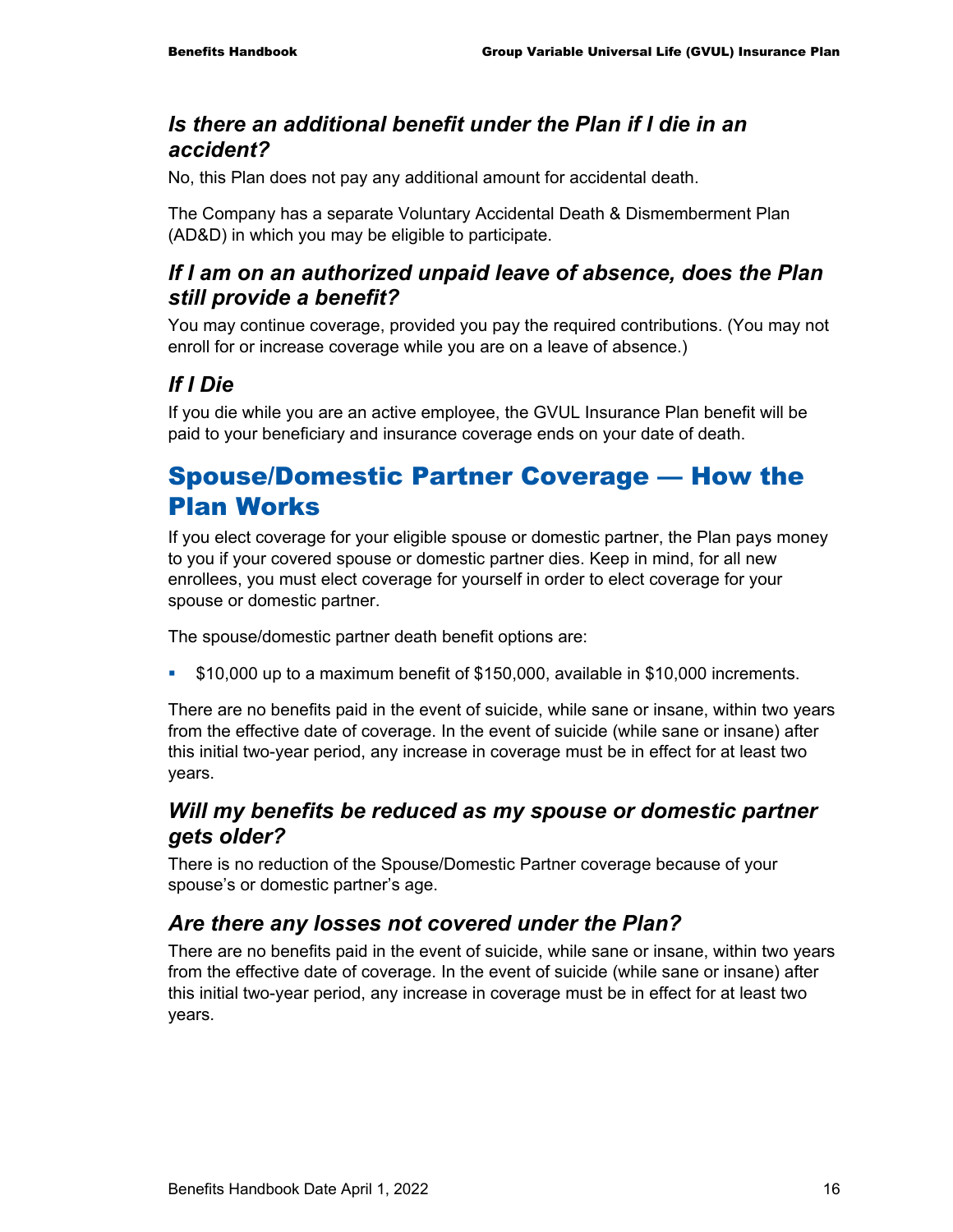## *Does the Spouse/Domestic Partner coverage pay an additional amount for an accidental death?*

No, the Plan doesn't pay any additional amount for accidental death.

The Company has a separate Voluntary Accidental Death & Dismemberment Plan (AD&D) in which you may cover your eligible family members.

## *If I am on an authorized unpaid leave of absence, does the Plan still provide a benefit?*

You may continue coverage, provided you pay the required contributions. You may not enroll for or increase coverage while you are on a leave of absence.

# *If I am disabled, does the Plan still provide a benefit?*

If you are totally disabled, your Life Insurance portion of your coverage will continue for as long as you receive benefits under the Company's Basic Long Term Disability Plan. You must make any other premium payments under this Plan, including for Spouse and Child(ren) Life Insurance coverage and any premiums for Investment options, to keep that portion of the coverage in force.

# *If I Die*

Your Spouse/Domestic Partner coverage ends when you die.

# Child Coverage — How the Plan Works

When you elect GVUL insurance coverage for yourself, you can also elect coverage for your eligible dependent child(ren). The Plan pays money to you if your covered child dies.

The child death benefit options for your eligible children are:

**\$5,000, \$10,000 or \$20,000 for each child.** 

There are no benefits paid in the event of suicide, while sane or insane, within two years from the effective date of coverage. In the event of suicide (while sane or insane) after this initial two-year period, any increase in coverage must be in effect for at least two years.

# *Will my benefits be reduced as my child gets older?*

There is no reduction of the child coverage amount because of your child's age.

# *Are there any losses not covered under the Plan?*

There are no benefits paid in the event of suicide, while sane or insane, within two years from the effective date of coverage. In the event of suicide (while sane or insane) after this initial two-year period, any increase in coverage must be in effect for at least two years.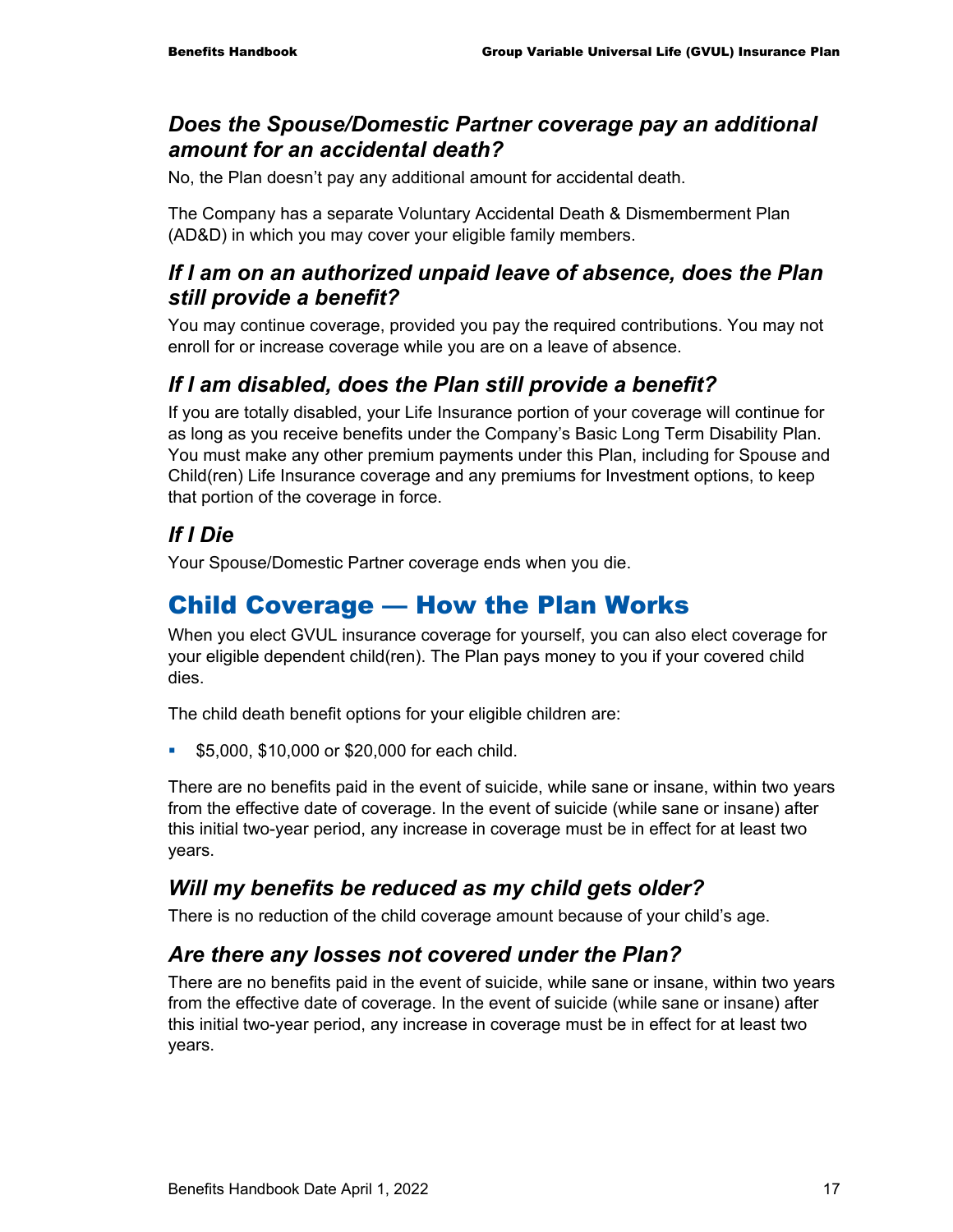### *Does the child coverage pay an additional amount for an accidental death?*

No, the Plan doesn't pay any additional amount for accidental death.

The Company has a separate Voluntary Accidental Death & Dismemberment Plan (AD&D) in which you may cover your eligible family members.

## *If I am on an authorized unpaid leave of absence, does the Plan still provide a benefit?*

You may continue coverage, provided you pay the required contributions. You may not enroll for or increase coverage while you are on a leave of absence.

# *If I am disabled, does the Plan still provide a benefit?*

If you are on Short Term Disability, and your premiums are paid or if you are totally disabled, and on Long Term Disability, your coverage will continue for as long as you receive benefits under the Company's Basic Long Term Disability Plan.

# *If I Die*

Your child's coverage ends when you die.

# **Salary**

The following definitions of SALARY apply in determining your GVUL Insurance Plan benefit:

- **For Marsh McLennan employees (other than MMA):** Salary for the purpose of the Plan is your annual base salary (excluding overtime, bonuses, commissions, and other extra compensation).
- **For MMA employees:** 
	- − Salary for the purpose of the Plan is your annual base salary (excluding overtime, bonuses, commissions, and other extra compensation) or your ANNUAL BENEFITS BASE RATE. Annual benefits base rate includes your annual base salary, your annual MMA producer salary, your GUARANTEED ANNUAL DRAW and the average of the last two years COMMISSIONS.

## *If my salary changes, what happens to my life insurance benefits?*

If your salary increases, your GVUL Insurance Plan benefit amount will be adjusted on the first of the month following MMC's notification to MetLife (based on the salary changes noted in the weekly eligibility files transmitted to MetLife), provided you are Actively-At-Work if you are a Marsh McLennan employee. Decreases in salary do not result in a decrease in coverage.

EVIDENCE OF INSURABILITY is not required for an increase in coverage resulting from a salary change.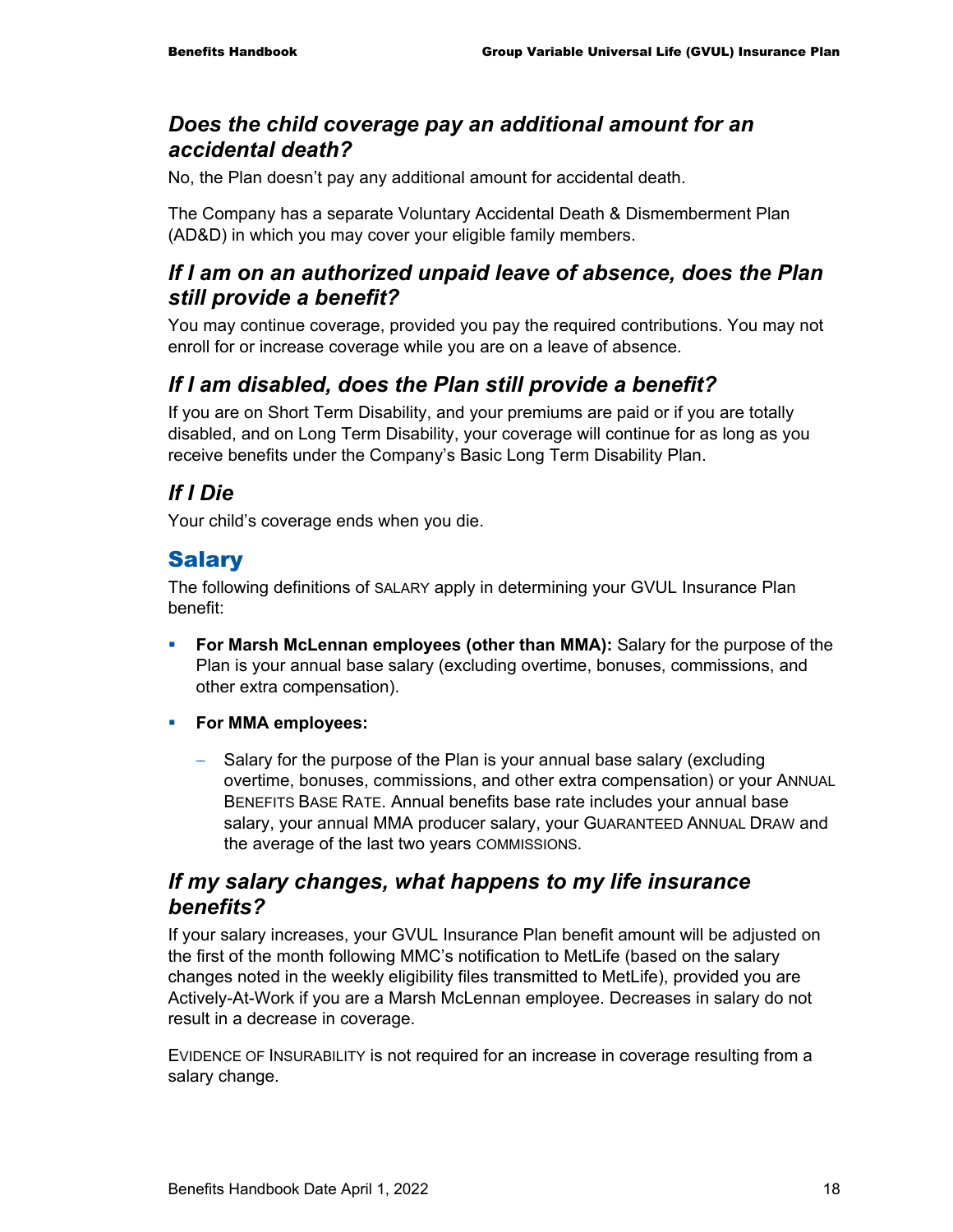#### *Will my benefits be reduced as I get older?*

There is no reduction of the GVUL Insurance Plan benefit because of your age.

#### *Are there any losses not covered under this Plan?*

There are no benefits paid in the event of suicide, while sane or insane, within two years from the effective date of coverage. In the event of suicide (while sane or insane) after this initial two-year period, any increase in coverage must be in effect for at least two years.

# Accelerated Benefit Option

#### *Can I receive the benefit prior to my death?*

The GVUL Insurance Plan contains an Accelerated Benefit Option for employees. If you are certified by a medical physician to have a life expectancy of 12 months or less and you are not expected to recover, you may receive an "advance" (subject to certain maximum limitations) against life insurance proceeds payable at the time of your death. Currently, the maximum is 80% of the benefit, payable, but no more than \$1 million. Payment is made in a lump sum. Any payment made in advance will be deducted from the death benefit when you die.

The Accelerated Benefit Option is payable as long as you are eligible to receive this benefit and are not subject to any of the exclusions described below.\*

The Accelerated Benefit Option is subject to state regulation and is intended to qualify for favorable federal income tax treatment, in which case the benefits will be excludable from your income and not subject to federal taxation. This information was written as a supplement to the marketing of life insurance products. Tax laws relating to accelerated benefits are complex and limitations may apply. You are advised to consult with and rely on an independent tax advisor about your own particular circumstances. Receipt of accelerated benefits may affect your eligibility, or that of your spouse or your family for public assistance programs such as medical assistance (Medicaid), temporary Assistance to Needy families (TANF), Supplementary Social Security Income (SSI) and drug assistance programs. You are advised to consult with social service agencies concerning the effect that receipt of accelerated benefits will have on public assistance eligibility for you, your spouse or your family.

# *How do I file an Accelerated Benefit Option claim?*

A certified claim form must be completed by your physician showing proof of your terminal illness. You can obtain an Accelerated Benefit Option claim form on **www .mmcvoluntarybenefits.com**. The Claims Administrator must then approve your request to receive an accelerated benefit.

# *Are there limitations to the Accelerated Benefit Option?*

There are exclusions that would prevent you from claiming an accelerated benefit under the Plan. The accelerated benefit will not be paid to you if:

- **v** you have assigned your benefit, or
- **the amount of your life or death benefit is less than \$20,000.**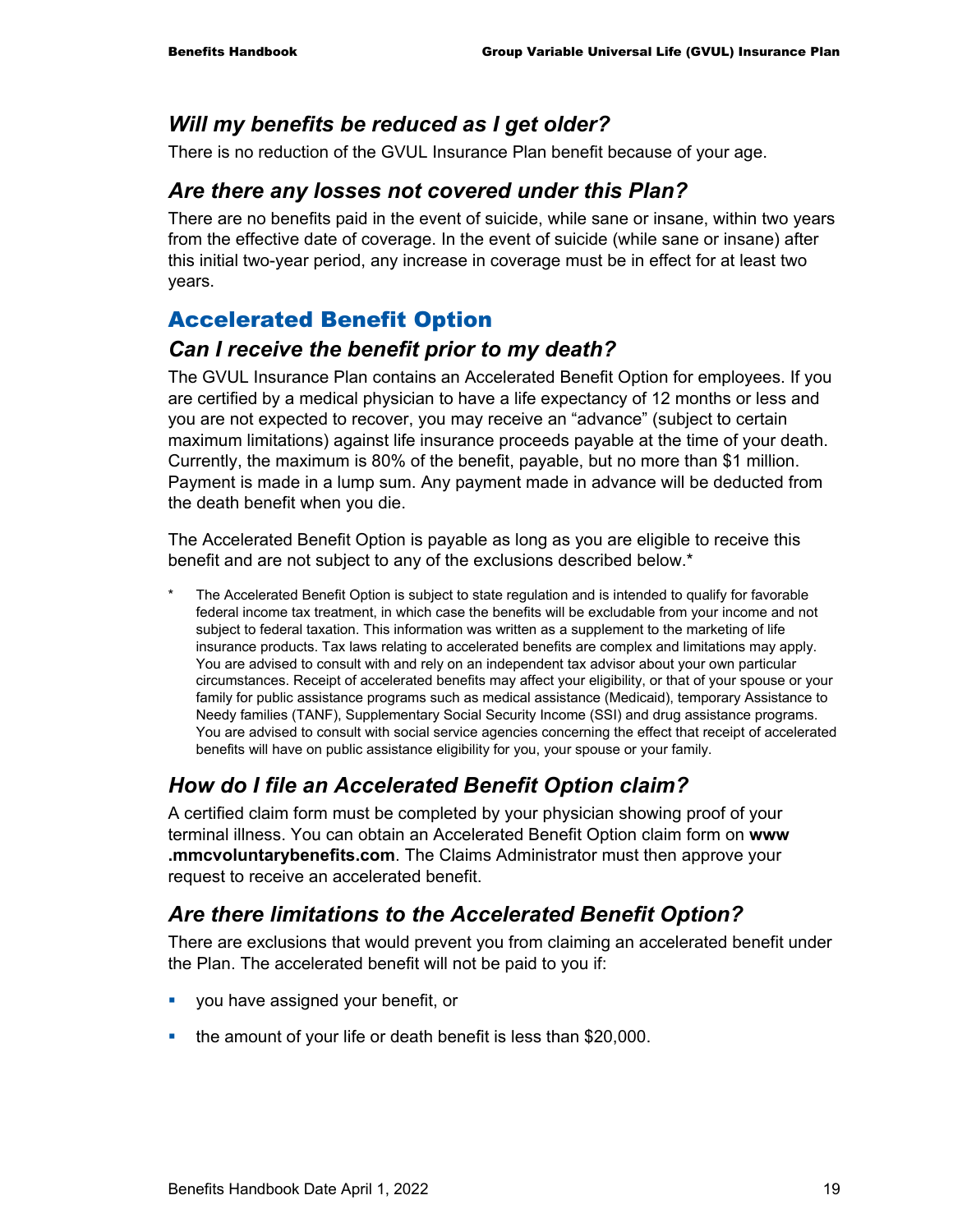#### Investment Feature

The GVUL plan has a feature that allows you to contribute additional amounts, above the cost of insurance. By adding extra premium for investment to your GVUL coverage, you can take advantage of the following investment features and tax advantages. You should always consult with appropriate tax, financial planning and legal advisors for personal advice.

#### *Investment Features & Tax Advantages:*

- A variety of variable investment portfolios<sup>1</sup>
- An interest-bearing account option
- No surrender charges at withdrawal<sup>2</sup>
- An income tax-free death benefit to your BENEFICIARY(ies) should you die while the coverage is in force (as is generally the tax treatment of all life insurance)
- **Tax-deferred accumulation of potential investment earnings**
- Tax-free transfers between investment portfolios (up to 12 per year) at no additional cost (some restrictions may apply to withdrawals and transfers from the interestbearing account)
- No tax penalties for withdrawals prior to age  $59\frac{1}{23}$
- Tax-free withdrawals up to basis<sup>2</sup>
- Tax free access to investment gain in excess of cost basis through loans.<sup>2,3</sup>
- <sup>1</sup> Money allocated to the variable investment portfolios is subject to market risk, and when redeemed may be worth more or less than your original investment. Please review the GVUL prospectuses for important information regarding the variable investment portfolios, including charges and expenses.
- <sup>2</sup> In general, if the funding of a certificate exceeds certain limits, it will become a "Modified Endowment" Contract" (MEC), and become subject to "earnings first" taxation on withdrawals and loans. An additional 10% penalty for withdrawals and loans taken before age <sup>591</sup>/2 will also generally apply. MetLife will notify participants if a contribution would cause the certificate to become a MEC. Withdrawals and loans reduce the death benefit and cash value and thereby diminish the ability of the cash value to serve as a source of funding for cost of insurance charges, which increase as you age. Withdrawals are subject to a partial withdrawal charge equal to the lesser of \$25 or 2% of the amount withdrawn.
- 3 Provided coverage is not lapsed or terminated. If coverage is lapsed or terminated loans become taxable as withdrawals.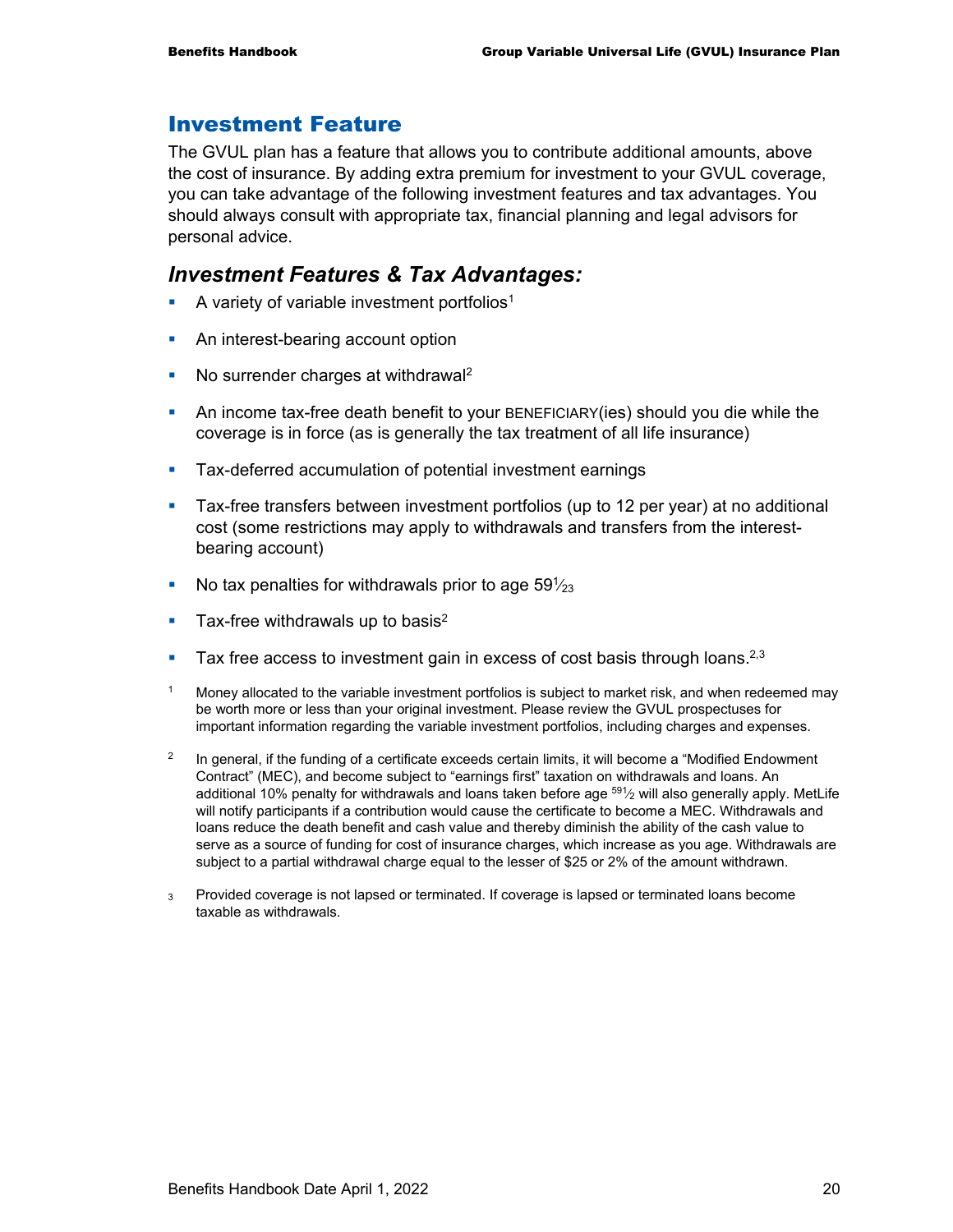## Assigning Your Benefit

#### *Can I assign my benefit to someone else?*

The plan permits absolute assignment by gift. Assignments are generally made to a spouse or an adult child, or a trustee of an executed trust agreement but it can be made to anyone. Any such assignment will irrevocably transfer the right, title, interest and incidents of ownership, both present and future, in such benefits.

To assign your benefit to an individual, complete a Gift Absolute Assignment to Individual Form; to assign your benefit to a trust, complete a "Transfer of Ownership" request form, available from MetLife's GVUL customer service representatives, which will allow you to complete the process for Gift Absolute Assignment to Trustees with Waivers and Consents. You will need to return the completed form to MetLife's GVUL Customer Service Department. To speak with a GVUL Customer Service Representative, please contact MetLife GVUL Customer Service at +1 800 756 0124, Monday – Friday from 8:00 a.m. to 8.00 p.m. Eastern time.

The Claim Administrator must consent to your assignment in order for it to become effective.

Assignment of benefits may involve federal and state income, gift and estate tax questions. Legal advice from an attorney prior to making an assignment is recommended.

# Funeral Discount and Planning Services

#### *What are Funeral Discount and Planning Services?*

These services\* are available through MetLife Advantages. Through Dignity Memorial, you and your family will have access to compassionate counselors as well as discounts on funeral services through the largest network of funeral and cemetery providers in North America.

\*Not available in NY, KY, FL, WA, MT, ND, SD, WY and AK.

#### *What discounts and services are covered under the Funeral Discount and Planning Services?*

- **Funeral, cremation and cemetery services discounts of up to 10%**
- **Expert assistance to help guide you and your family in making confident decisions** available 24 hours, 7 days a week, 365 days a year
- Planning services to help make final wishes easier to handle online, over the phone or by paper
- Bereavement travel services to assist with time-sensitive travel arrangements to be with loved ones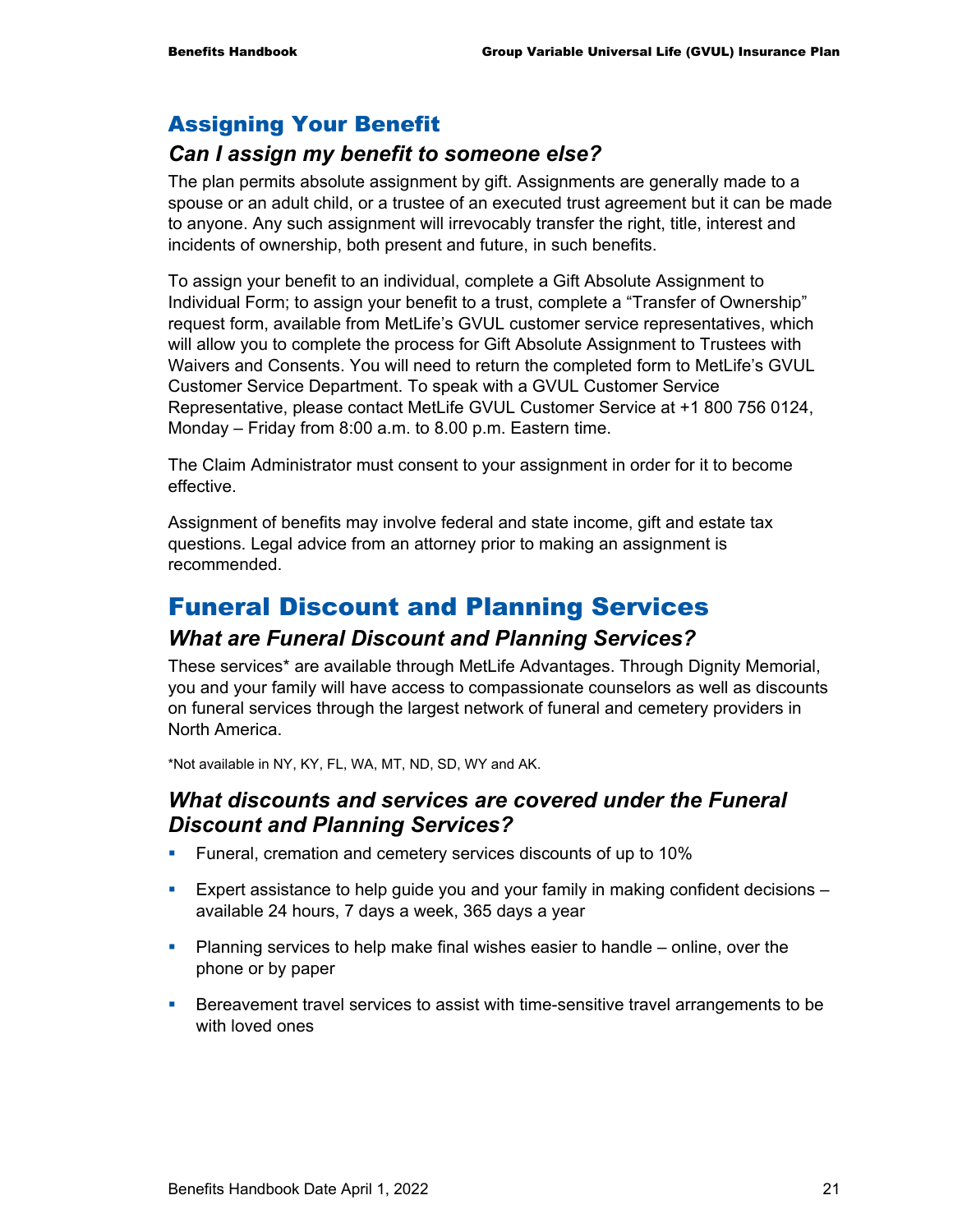#### *Is there an additional cost for these services?*

Funeral discounts and planning services are available through MetLife Advantages at no additional cost to you.

### *Where do I go for questions and assistance?*

You and your family can contact Dignity Memorial counselors by calling +1 866 853 0954 or visiting www.finalwishesplanning.com.

# Grief Counseling

#### *What are Grief Counseling Services?*

These services are available through LifeWorks US Inc. (LifeWorks). Through LifeWorks, you and your family will have access to grief counseling services. Grief counseling services includes personalized confidential assistance available 24 hours a day, 7 days a week. You can choose to meet in-person or by telephone with a LifeWorks' network of licensed counselors who provide professional, confidential support during difficult times, including assistance with funeral planning needs. Covered services, include but not limited to:

- Death of a loved one
- **Divorce**
- **Receiving a serious medical diagnosis or critical illness**
- **Loss of a job**
- **Non-workplace event**

#### *What services are covered under the Grief Counseling Services?*

- Up to five face-to-face or telephone sessions per event
- On-line self-help resources to help you through the grieving process. Resources, include, but not limited to:
	- − End-of-life issues
	- − What to do after the death of a loved one
	- − Grieving well and getting better
	- − Funeral and memorial planning
	- − Adult care for surviving elders
	- − Single parenting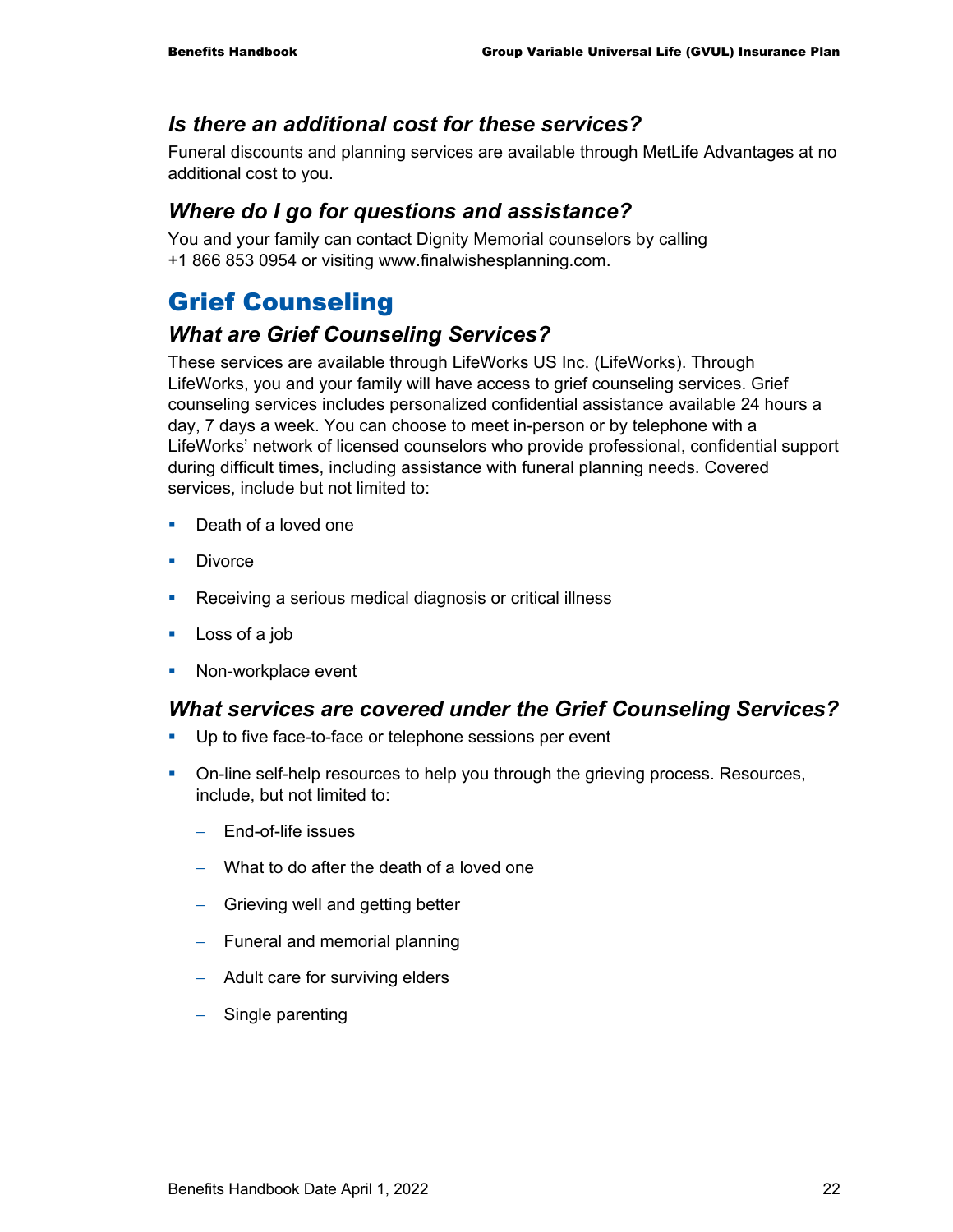You also have access to licensed counselors that can help with funeral services, such as:

- **Locating nearby funeral homes and cemetery options**
- Obtaining funeral cost estimates from local providers
- **IDENTIFY** service providers such as florists, caterers and hotels
- **Offering information about back-up care for children and elderly**
- **Providing information on notifying the Social Security Administration bank and** utilities
- **Finding local support groups.**

#### *Is there an additional cost for these services?*

Grief counseling services are available through LifeWorks, US Inc. at no additional cost to you.

#### *Where do I go for questions and assistance?*

You and your family can contact a LifeWorks US Inc. counselor by calling +1 888 319 7819 or visiting metlifegc.lifeworks.com (username = metlifeassist and password = support).

# Survivor Assistance

#### *What is Survivor Assistance?*

This service is provided by MetLife Legal Plans, a MetLife company. The Executor or Administrator of the estate of the employee, or your Spouse/Domestic Partner can receive assistance from a participating plan attorney, at no cost, for matters related to probating the deceased's estate and distributing the assets to the heirs.

The service is included in your coverage, and your Spouse/Domestic Partner does not have to be insured under the plan. Covered services include:

- **•** telephone and office consultations to discuss matters related to probating the deceased's estate;
- **Permanation of documents and representation at court proceedings needed to** transfer probate assets from the deceased's estate to the heirs;
- completion of correspondence necessary to transfer non-probate assets, such as proceeds from insurance policies, joint bank accounts, stock accounts or a house; and
- **associated tax filings.**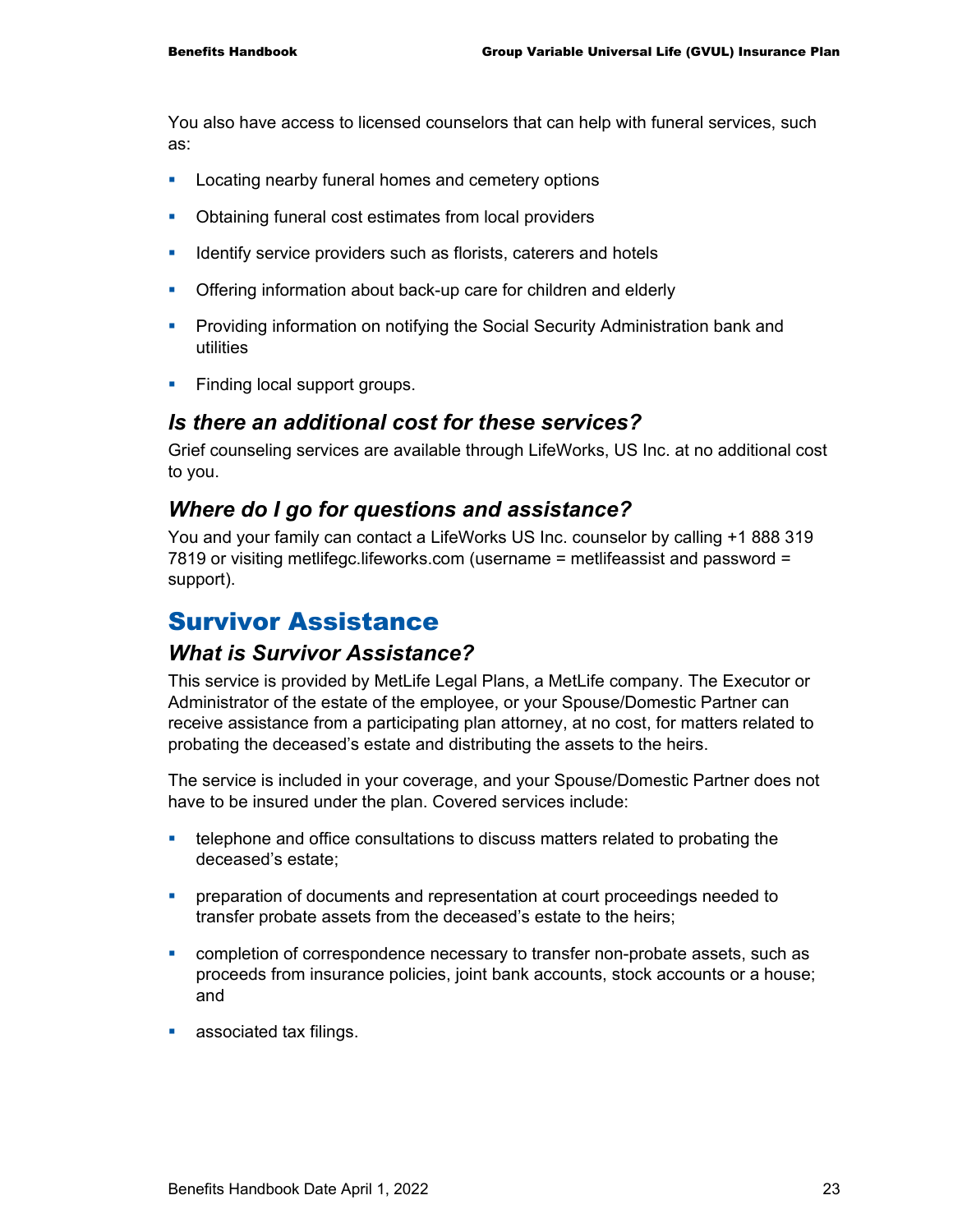Some services are not covered and your surviving spouse and/or child will need to contact MetLife Legal Plans at +1 800 821 6400 for more information. A Client Service Representative will help you locate a participating plan attorney in your area and answer any questions you may have about this benefit.

**Note:** You may also wish to refer to the *Employee Assistance Program (EAP)* section of the Benefits Handbook under *Employee Programs & Policies, Additional Benefits*. Or you may contact an EAP representative directly at +1 800 382 3432, 24 hours a day, 7 days a week.

#### *What does Survivor Assistance cost?*

This program is automatically available at no cost to plan participants or beneficiaries.

#### *How do I initiate Survivor Assistance?*

If you are a plan participant or BENEFICIARY who has experienced the death of a loved one, please notify contact Mercer Voluntary Benefits (provided by Mercer Health & Benefits Administration) at +1 800 225 2265, Monday - Friday, 8:00 a.m. to 9:00 p.m. Eastern time and Saturday, 8:00 a.m. to 2:00 p.m. Eastern time and you will be transferred to a MetLife GVUL Customer Service Representative for assistance. You will receive information about the Survivor Assistance Program from MetLife in approximately 7 to 10 business days.

# Will Preparation

#### *What kind of support and services can I expect under the MetLife Will Preparation service?*

The Will Preparation service is available to you and your spouse at no additional cost. This feature includes:

- Access to a participating plan attorney at no cost for employees and their Spouses (or Domestic Partners, if applicable) for the drafting of wills, living wills and/or powers of attorney prepared or updated by a participating MetLife Legal Plans attorney.
- For more information, MetLife Legal Plans can be contacted at +1 800 821 6400. A Client Service Representative will help you locate a participating plan attorney in your area and answer any questions you may have about this benefit.

Certain services are not covered under the Will prepration Services and the Suvivior Assistance Services, including matters in which there is a conflict of interest between the executor/administrator and any BENEFICIARY or heir and the estate; any disputes with the group policyholder, employer, MetLife and/or any of its affiliates; any disputes involving statutory benefits; will contests or litigation outside probate court; appeals; court costs, filing fees, recording fees, transcripts, witness fees, expenses to a third party, judgments or fines; and frivolous or unethical matters**.** 

#### *What does the Will Preparation service cost?*

This plan feature is automatically available at no cost to Plan participants or spouses.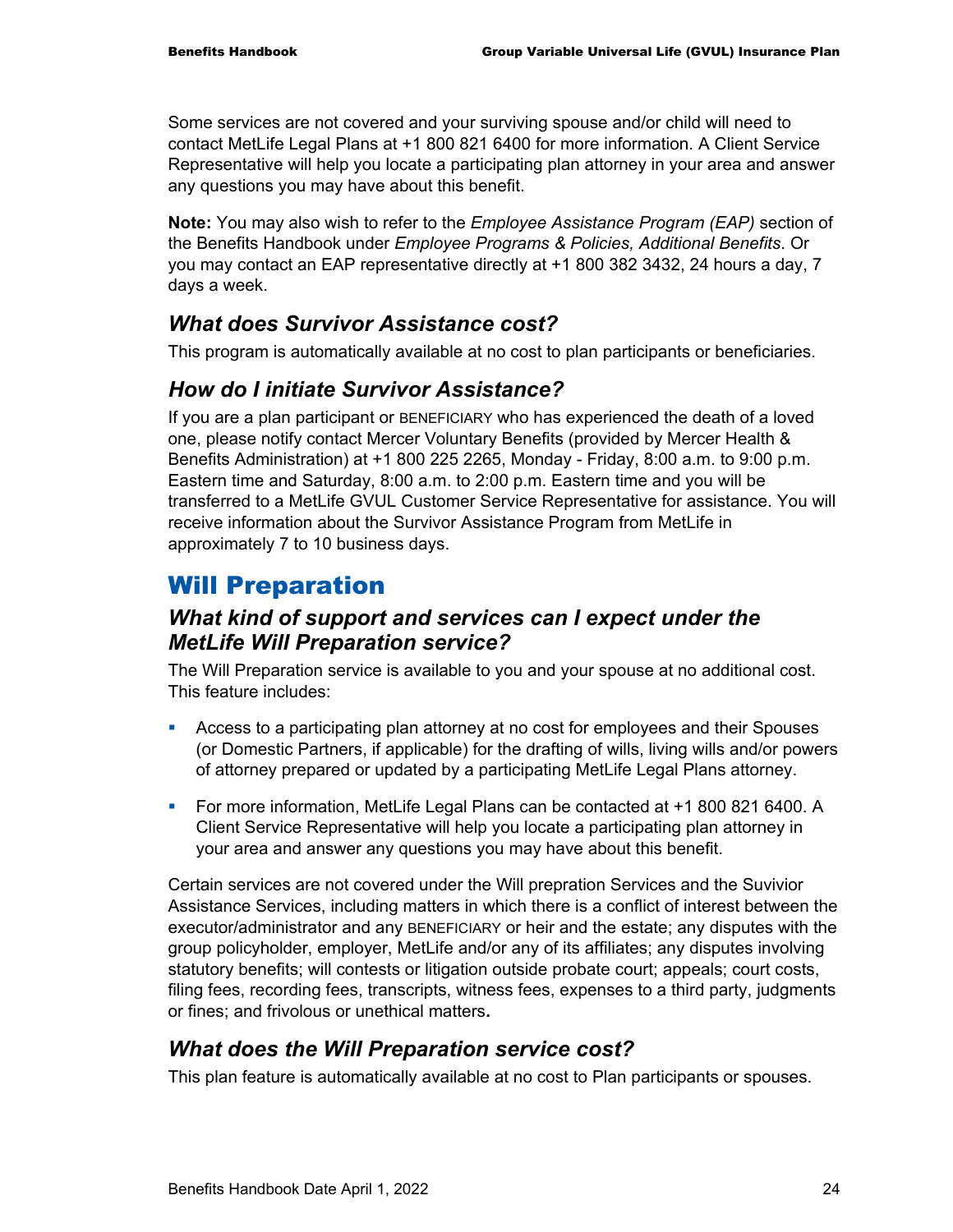#### *What if I have additional questions?*

Contact Mercer Voluntary Benefits (provided by Mercer Health & Benefits Administration) at +1 800 225 2265, Monday - Friday, 8:00 a.m. to 9:00 p.m. Eastern time and Saturday, 8:00 a.m. to 2:00 p.m. Eastern time and you will be transferred to a MetLife GVUL Customer Service Representative for assistance.

# Estate Resolution

## *What kind of support and services can I expect under the MetLife Estate Resolution ServicesSM1?*

The MetLife Estate Resolution Services<sup>SM1</sup> feature provides assistance to your executor or administrator in probating your estate. The Executor or Administrator of the estate of the employee, or the employee's Spouse/Domestic Partner can receive assistance from a participating plan attorney, at no cost, for matters related to probating the deceased's estate and distributing the assets to the heirs. This assistance includes:

- **Preparation of documents and representation at court proceedings needed to** transfer the probate assets from the insured's estate to heirs
- **F** Telephone and office consultations to discuss matters related to probating the insured's estate (also available to beneficiaries who are not executors or administrators)
- The completion of correspondence necessary to transfer non-probate assets such as proceeds from insurance policies, joint bank accounts, stock accounts or a house
- **Associated tax filings**
- **EXTER** Limited reimbursement if you choose to retain your own attorney.

This service is provided by MetLife Legal Plans, a MetLife company. The service is included in the insured employee's coverage, and the Spouse/Domestic Partner does not have to be insured under the plan. Estate Resolution Services also provides consultations for beneficiaries to discuss general questions regarding the probate process.

#### *Are there any Estate Resolution services that are excluded from coverage?*

Yes. The following services are not covered:

- **Matters in which there is a conflict of interest between executor, administrator, any** BENEFICIARY or heir and the estate
- Any disputes with the policyholder, employer, plan attorneys, MetLife and/or any of its affiliates
- **Any disputes involving statutory benefits**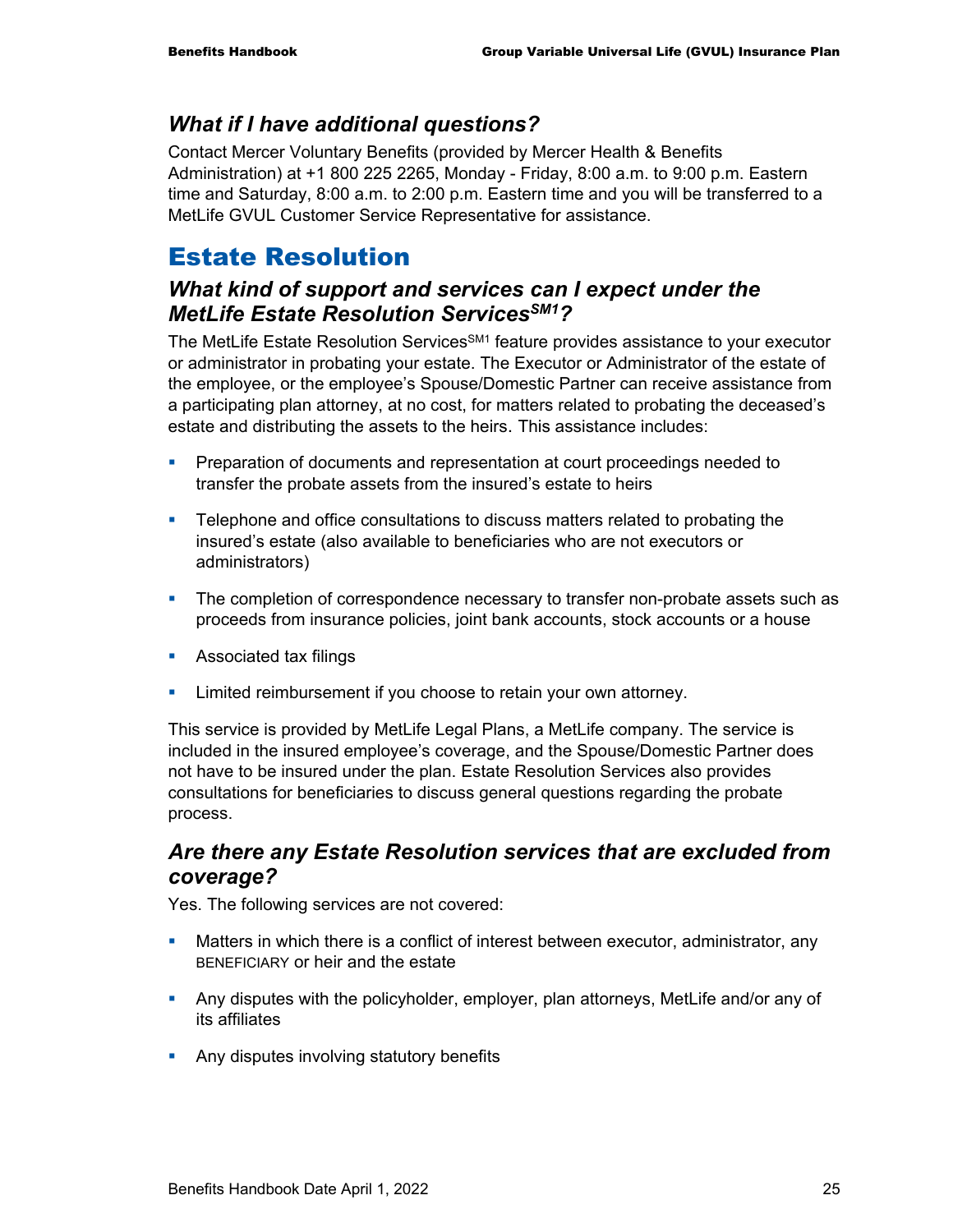- **Will contests or litigation outside of probate court**
- Court costs
- Filing fees, recording fees, transcripts, witness fees, expenses to a third party, judgments or fines and frivolous or unethical matters.

#### *What does the Estate Resolution service cost?*

This plan feature is automatically available at no cost to plan participants or spouses.

#### *What if I have additional questions?*

Contact Mercer Voluntary Benefits (provided by Mercer Health & Benefits Administration) at +1 800 225 2265, Monday - Friday, 8:00 a.m. to 9:00 p.m. Eastern time and Saturday, 8:00 a.m. to 2:00 p.m. Eastern time and you will be transferred to a MetLife GVUL Customer Service Representative for assistance.

# Digital Estate Planning

#### *What kind of support and services can I expect under the MetLife Digital Estate Planning solution?*

Digital Estate Planning is a platform which provides for the creation of estate planning documents by answering a few questions through a guided electronic experience.

The estate planning documents generated include:

- Last Will and Testament Leave property to loved ones and choose guardians for minor children
- Advance Healthcare Directive (Living Will) Plan for a medical emergency, select medical care preferences and choose a healthcare proxy
- Durable Financial Power of Attorney Choose someone to manage finances in case of an emergency.

In addition, where permitted by law, eligible participants can fully execute their estate planning documents online using notary, witnesses, and remote identity verification.

For the online notary, this process includes authenticating the participant via online identity verification and a secure two-way video session with a notary and witnesses. The process also provides for the application of electronic signatures, secure storage of tamperproof versions of all documents, and recorded audio and video of the session as evidence of the transaction. The platform includes access to educational estate planning materials.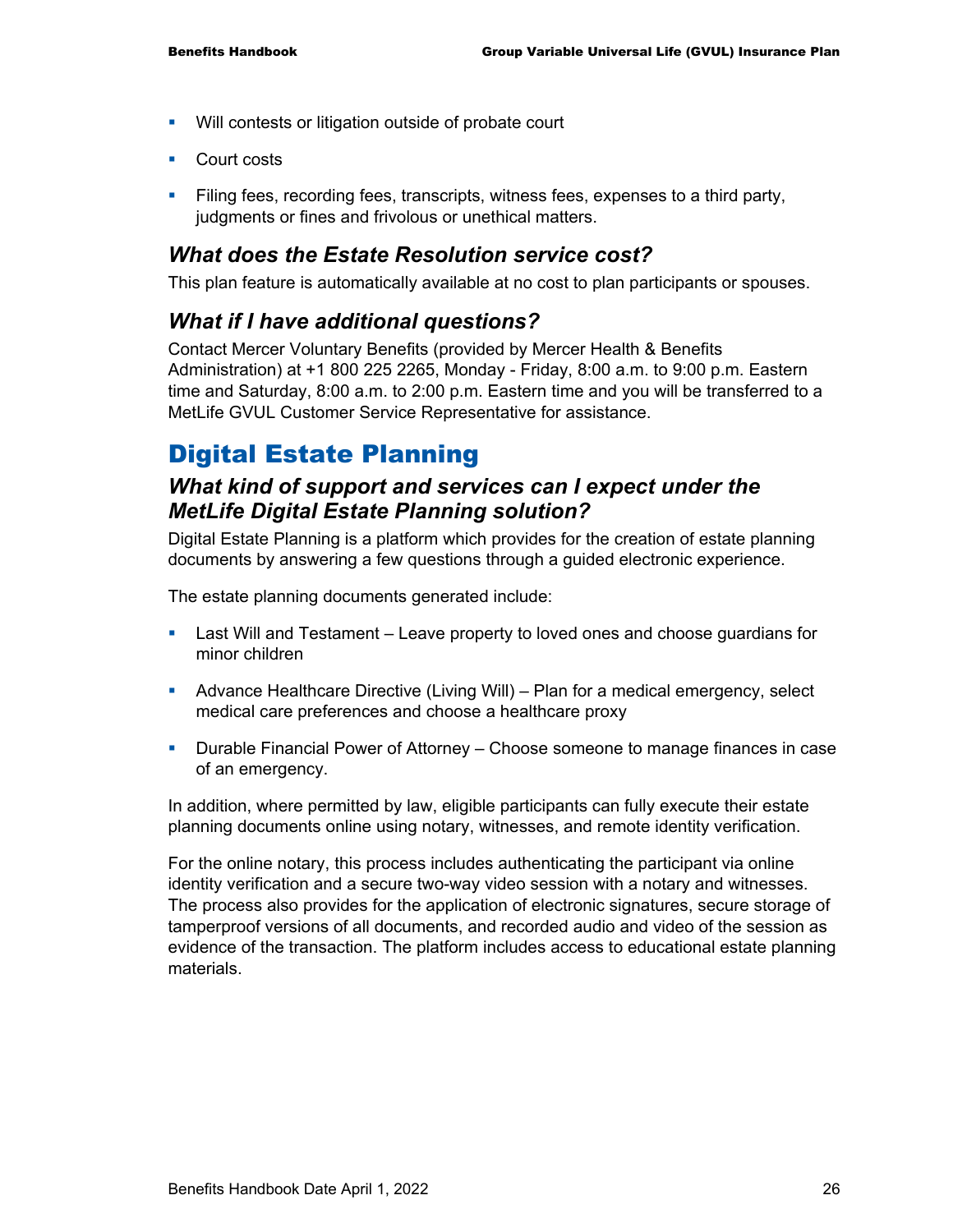### *Who can use the Digital Estate Planning solution?*

The digital estate planning solution is available to employees and their legally married spouse when the employee is enrolled in Group Variable Universal Life (GVUL) insurance coverage. The process is designed to work for most people, but if there are aspects of an individual's estate that are more complicated, you might be directed to reach out to one of our network attorneys instead of using the online process.

## *How do I access the Digital Estate Planning solution?*

Visit www.legalplans.com/estateplanning and follow the online instructions.

## *What does the Digital Estate Planning service cost?*

This plan feature is automatically available at no cost to plan participants or legally married spouses.

#### *What if I have additional questions?*

Contact Mercer Voluntary Benefits (provided by Mercer Health & Benefits Administration) at +1 800 225 2265, Monday - Friday, 8:00 a.m. to 9:00 p.m. Eastern time and Saturday, 8:00 a.m. to 2:00 p.m. Eastern time and you will be transferred to a MetLife GVUL Customer Service Representative for assistance.

# How Benefits Are Paid

Your BENEFICIARY will receive one of the following:

- a lump sum check made payable to the beneficiary if the benefit is under \$7,500, or
- an interest-bearing money market account in the name of the beneficiary. Your beneficiary can access all or part of the benefit at any time by writing a check against the account which is administered and guaranteed by the Claims Administrator. Your beneficiary will be provided full details on the account when the benefit becomes payable.

# Filing a Claim

If you die, your BENEFICIARY should contact Mercer Voluntary Benefits (provided by Mercer Health & Benefits Administration) at +1 800 225 2265, Monday - Friday, 8:00 a.m. to 9:00 p.m. Eastern time and Saturday, 8:00 a.m. to 2:00 p.m. Eastern time and you will be transferred to a MetLife GVUL Customer Service Representative.

Your beneficiary needs to file the claim within 90 days of your death.

#### *Who will receive the benefit?*

If you die, your designated beneficiary will receive the benefit.

#### *How does claims processing work?*

After the Claims Administrator receives the proper documents and approves the claim, your beneficiary will be notified.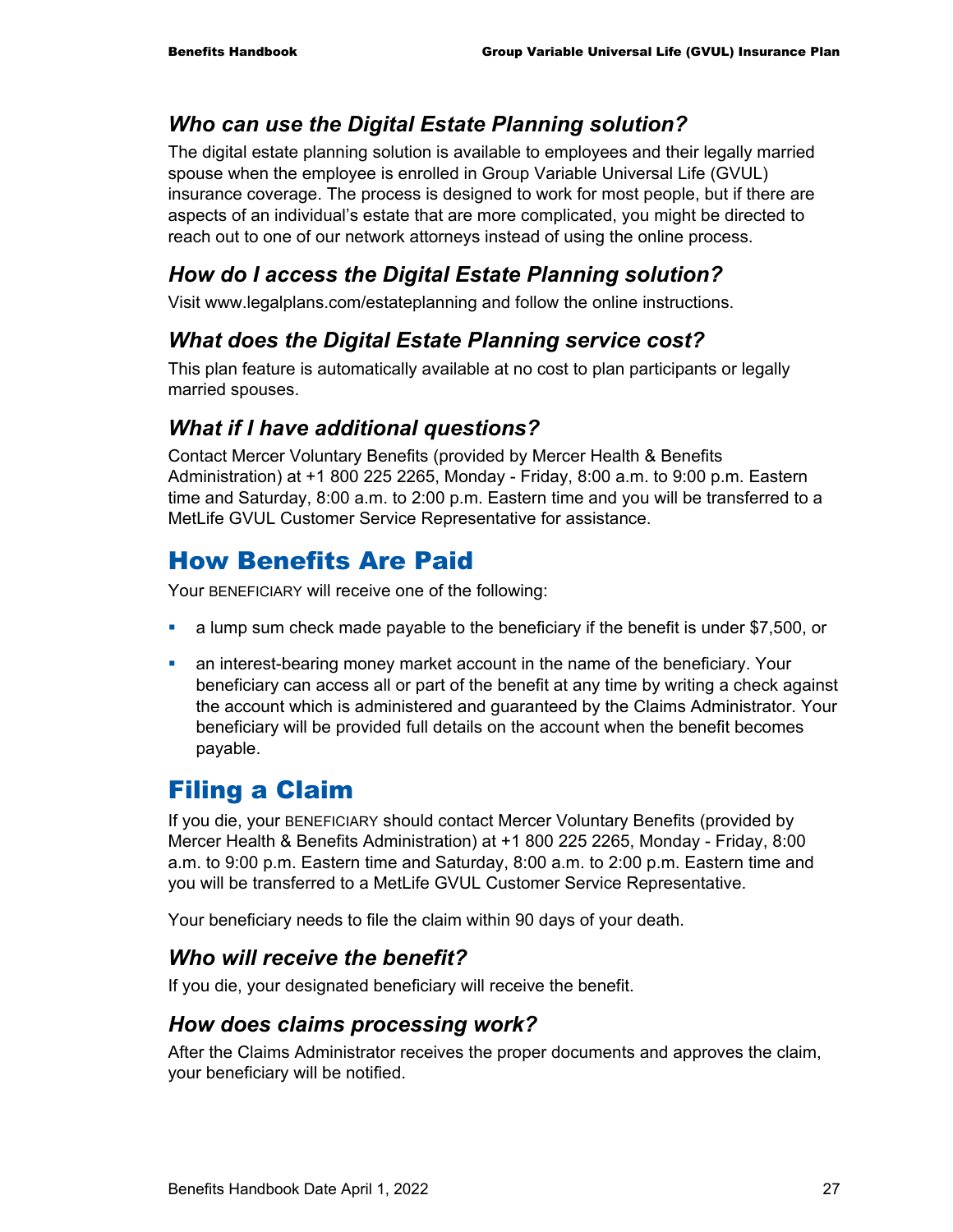#### *How long does it normally take to process a claim for benefits?*

Most claims are normally processed within two weeks after the claim is filed.

#### *How do I or my beneficiary appeal a benefit determination or denied claim?*

There are special rules, procedures and deadlines that apply to appeals of benefits determinations and denied claims, and you have special rights under ERISA. Please refer to the *Administrative Information* section for a description of the appeals process.

# **Glossary**

ACTIVELY AT WORK

You are "Actively-At-Work" if you are fulfilling your job responsibilities at a Company-approved location on the day coverage is supposed to begin (e.g., you are not out ill or on a leave of absence).

AFTER TAX PAYCHECK DEDUCTIONS

Deductions taken from your pay after Social Security (FICA and Medicare) and federal unemployment insurance (FUTA) taxes and other applicable federal, state and local taxes are withheld.

ANNUAL BENEFITS BASE RATE

Annual base salary (excluding overtime, bonuses, commissions, and other extra compensation), annual MMA producer salary, guaranteed annual draw and the average of the last two years' commissions.

#### **BENEFICIARY**

The person or entity you designate to be entitled to benefits when you die. For GVUL Spouse and Dependent Children coverage, Personal Life Insurance, and Voluntary AD&D Insurance, you are automatically the beneficiary if a covered family member dies.

#### **COMMISSIONS**

Commissions earned that have been paid.

ELIGIBLE MARSH & MCLENNAN COMPANIES EMPLOYEES (OTHER THAN MMA)

As used throughout this document, "Marsh & McLennan Companies Employees (other than MMA)" are defined as employees classified on payroll as US regular employees of Marsh & McLennan Companies or any subsidiary or affiliate of Marsh & McLennan Companies (other than MMA and any of its subsidiaries).